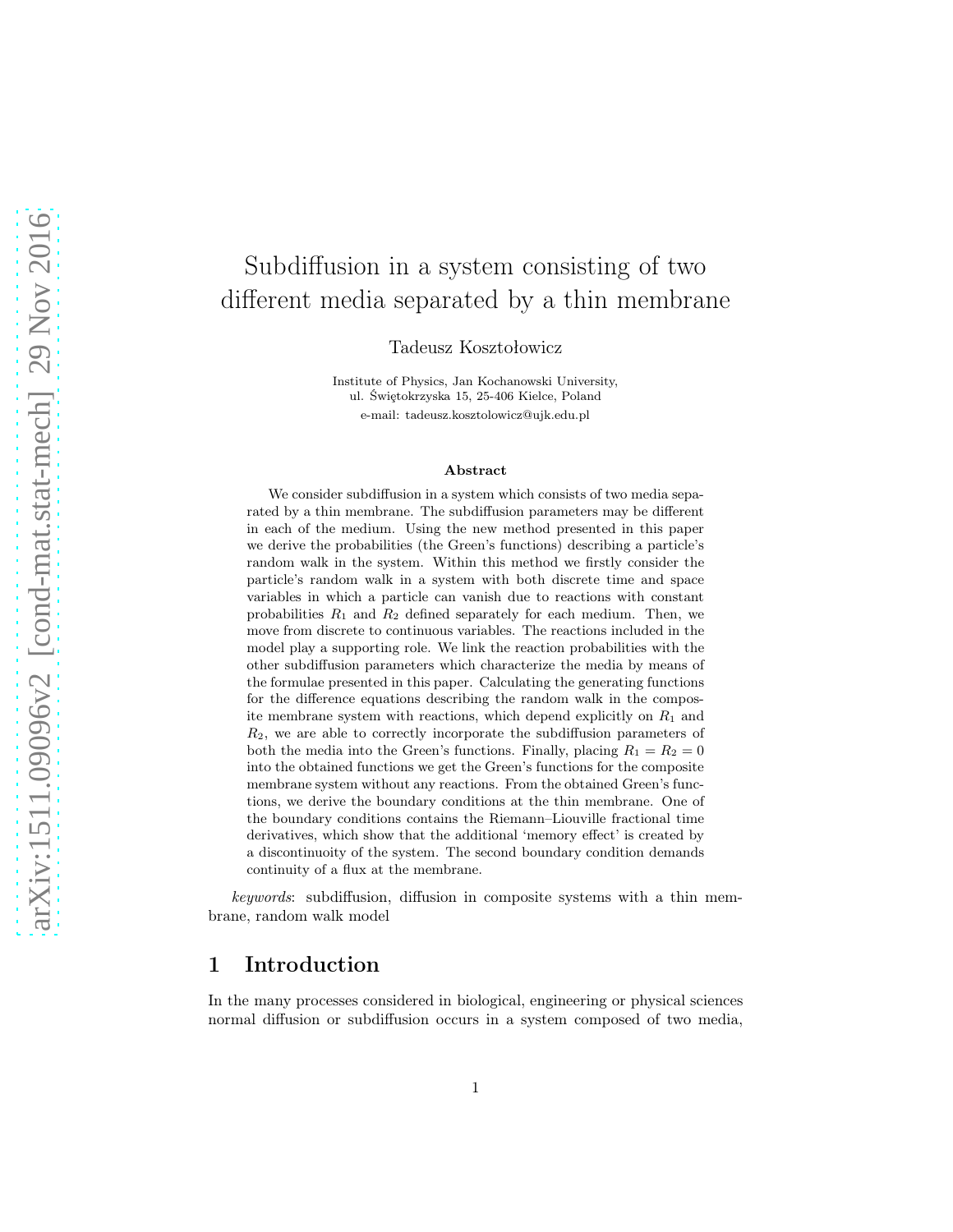separated by a partially permeable thin membrane; in each part of the system different parameters characterizing diffusion may occur. As an example, we mention the transport of various substances (glucose, pyruvate, lactate, alanine) between blood and a cell [\[1\]](#page-23-0), diffusion of various substances (medications, cosmetics) through the skin [\[2\]](#page-23-1), diffusion of various substances in the brain [\[3\]](#page-23-2), diffusion between extracellular brain space and cells [\[4\]](#page-23-3), diffusion of large molecular drugs into the brain [\[5\]](#page-23-4), nisin diffusion into agarose gel [\[6,](#page-23-5) [7\]](#page-23-6). A list of similar examples can be significantly expanded, see also the problems discussed in [\[8,](#page-23-7) [9,](#page-23-8) [10\]](#page-23-9).

Subdiffusion is usually defined as a random walk process in which [\[11\]](#page-24-0)

$$
\langle (\Delta x)^2 \rangle = \frac{2Dt^{\alpha}}{\Gamma(1+\alpha)} , \qquad (1)
$$

where  $\langle (\Delta x)^2 \rangle$  is the mean square displacement of a random walker,  $\alpha$  is a subdiffusion parameter  $(0 < \alpha < 1)$ , D is a subdiffusion coefficient, measured in units  $m^2/s^{\alpha}$ , and Γ denotes the Gamma function. The process of subdiffusion can occur in media in which particles' movement is greatly hindered due to the internal structure of a medium such as, for example, in gels [\[12,](#page-24-1) [13,](#page-24-2) [14\]](#page-24-3). Subdiffusion is usually described by the following subdiffusion equation with the Riemann–Liouville fractional time derivative (here  $0 < \alpha < 1$ ) [\[11\]](#page-24-0)

<span id="page-1-0"></span>
$$
\frac{\partial C(x,t)}{\partial t} = D \frac{\partial^{1-\alpha}}{\partial t^{1-\alpha}} \frac{\partial^2 C(x,t)}{\partial x^2} .
$$
 (2)

The Riemann–Liouville fractional derivative is defined as being valid for  $\delta > 0$ (here k is a natural number which fulfils  $k - 1 \leq \delta < k$ )

<span id="page-1-1"></span>
$$
\frac{d^{\delta}f(t)}{dt^{\delta}} = \frac{1}{\Gamma(k-\delta)}\frac{d^k}{dt^k} \int_0^t (t-t')^{k-\delta-1} f(t')dt' . \tag{3}
$$

For  $\alpha = 1$  one obtains a normal diffusion equation.

We consider subdiffusion in a system which consists of two media separated by a thin partially permeable membrane. In each part of the system, bounded by the membrane, there may be different subdiffusion parameters. We assume that the system is homogeneous in a plane perpendicular to the  $x$  axis, thus the system is effectively one–dimensional. The thin membrane is treated here as a partially permeable wall. A diffusing particle which tries to pass through the membrane can be stopped by the membrane with some probability or can jump through the membrane to another part of the system. The membrane is assumed to be so thin that the particle's random walk inside the membrane is not considered. To solve the subdiffusion equation in a membrane system, two boundary conditions at the membrane are needed. However, until now, various boundary conditions which are not equivalent to one another have been assumed at the membrane, see for example [\[15,](#page-24-4) [16,](#page-24-5) [17,](#page-24-6) [18,](#page-24-7) [19,](#page-24-8) [20,](#page-24-9) [21,](#page-24-10) [22,](#page-24-11) [23,](#page-24-12) [24,](#page-24-13) [25,](#page-24-14) [26,](#page-24-15) [27,](#page-25-0) [28,](#page-25-1) [29,](#page-25-2) [30,](#page-25-3) [31,](#page-25-4) [32,](#page-25-5) [33,](#page-25-6) [34,](#page-25-7) [35,](#page-25-8) [36,](#page-25-9) [37\]](#page-25-10).

We present the method of deriving the probability  $P(x, t; x_0)$  (the Green's function) of finding a particle at point x at time  $t, x_0$  is the initial position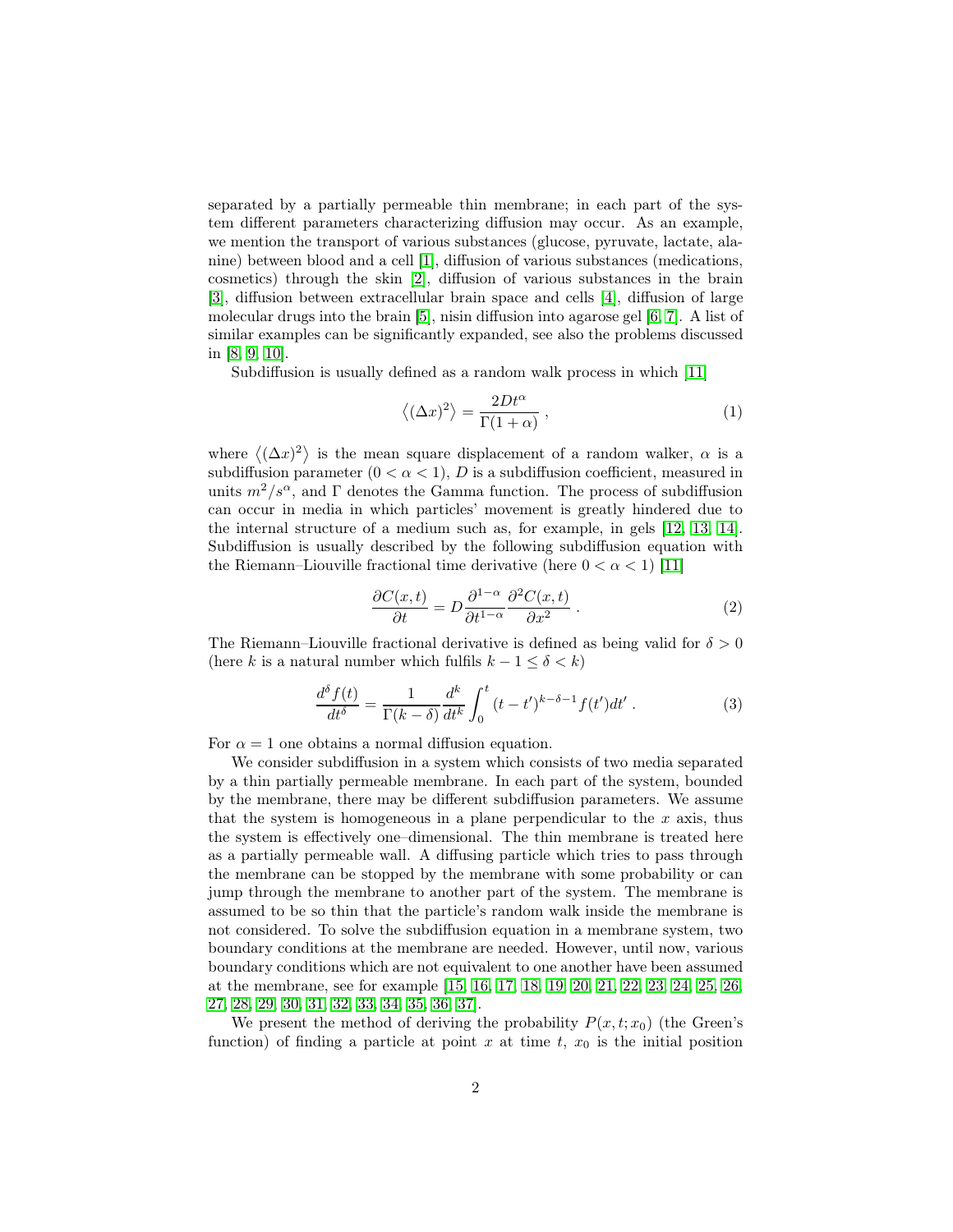of a particle in the composite system with a thin membrane. We derive the Green's functions using a simple random walk model with both discrete time and spatial variables. Next we move to the continuous variables by means of the procedure presented in this paper. From the Green's functions we derive boundary conditions at a thin membrane. In the paper [\[24\]](#page-24-13) the method based on the random walk model on a lattice was used to determine the Green's functions for a system with a thin membrane in which the homogeneous medium is divided by a thin membrane into two parts. However, this method is not applicable to the system in which the subdiffusion parameters are different at each part of the system. In this paper we present a new method of deriving the Green's functions for the composite system with a thin membrane.

A random walk model with a discrete time and space variable appears to be a useful tool in modeling anomalous or normal diffusion [\[38,](#page-25-11) [39,](#page-25-12) [40,](#page-25-13) [41,](#page-26-0) [42,](#page-26-1) [43\]](#page-26-2). This model is particularly conducive in determining the Green's function for a system in which the uniformity of a system is disturbed at one point [\[43,](#page-26-2) [44,](#page-26-3) [45,](#page-26-4) [46,](#page-26-5) [47\]](#page-26-6); in this paper the point represents a membrane which is located perpendicularly to the  $x$  axis in a one-dimensional system. In order to move from discrete to continuous time in a homogeneous system one assumes that the time which is needed for a particle to take its next step is ruled by the distribution  $\omega(t)$ . However, the situation is more complicated in a system which consists of two parts with different transport properties since the two distributions  $\omega_1(t)$  and  $\omega_2(t)$ , which describe the time which a particle needs to take its next step in the regions  $x < x_N$  and  $x > x_N$  ( $x_N$  denotes the position of a membrane), respectively, are required.

In order to incorporate correctly these distributions into the Green's function obtained for a discrete time, it is desirable to know how many particle's steps are performed in each region. In this paper we will show the new method of calculating the Green's functions for a membrane system, which omits the difficulties described above and is relatively simple to use. This method is based on the 'mathematical trick', which consists of considering the random walk of a particle  $Q$  in a system with two kinds of reactions with static particles  $Q_A$ and  $Q_B$ . The first reaction,  $Q + Q_A \longrightarrow Q_A$ , can occur with probability  $R_1$ in the region  $x < x_N$ , the second reaction,  $Q + Q_B \longrightarrow Q_B$ , can occur with probability  $R_2$ , in the region  $x > x_N$ . Supposing that the particles  $Q_A$  and  $Q_B$  are distributed homogeneously in the appropriate parts of the system, the reaction probabilities do not depend on a space variable. Solving the difference equations describing the random walk with reactions (more specifically finding the generating functions for these equations) and connecting the functions  $\omega_1(t)$ and  $\omega_2(t)$  with the reaction probabilities  $R_1$  and  $R_2$ , respectively, we finally obtain the Green's functions in which the functions  $\omega_1(t)$  and  $\omega_2(t)$  are correctly incorporate in the model. Following this, in order to obtain the Green's functions for the system without recations, we place  $R_1 = R_2 = 0$ . In the last step, we move from a discrete to continuous space variable.

The organization of the paper is as follows. In Sec. [2,](#page-3-0) we present the model and we find the general form of the Green's functions for the system under consideration. Using the Green's functions, we derive the general form of boundary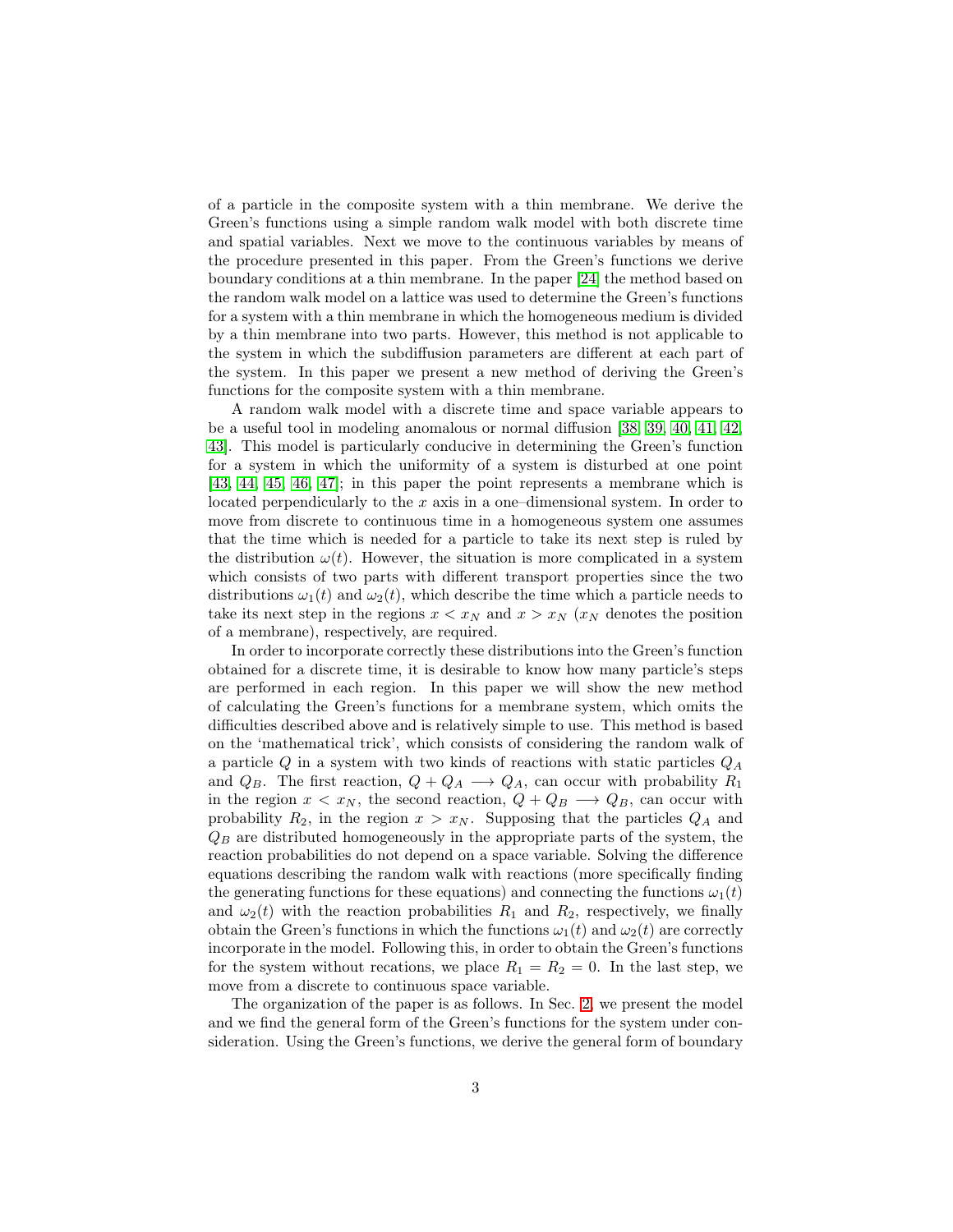conditions at the membrane. In Sec. [3,](#page-8-0) we derive the Laplace transforms of Green's functions. From these functions we derive the boundary conditions at the membrane in terms of the Laplace transform. In Sec. [4,](#page-9-0) we find the Green's functions and boundary conditions in time domain for the following cases. The first one, when a particle starts its random walk in a 'faster' medium, the second one in which a particle starts its random walk in a 'slower' medium, and the third one in which both media have the same subdiffusion parameters but different subdiffusion coefficients. The 'faster' medium is defined as a medium having a larger parameter  $\alpha$ . The properties of the Green's functions and boundary conditions at the membrane are also discussed. The final remarks are presented in Sec. [5.](#page-19-0) Some details of the calculations are presented in the two Appendixes.

## <span id="page-3-0"></span>2 Model

We suppose that a thin membrane located at the point  $x_N$  separates the region  $x < x_N$  (in the following, denoted as A) with subdiffusion parameters  $D_1$ ,  $\alpha_1$  and the region  $x > x_N$  (denoted as B) with the parameters  $D_2, \alpha_2, 0 < \alpha_1, \alpha_2 \leq 1$ . The Green's function, a generating function, and a flux defined for  $x < x<sub>N</sub>$  and  $m \leq N$  are all labelled by the index A, whereas the functions defined for  $x > x_N$ and  $m \geq N + 1$  are labelled by the index B.



Figure 1: A composite system with a thin membrane represented by the vertical dashed line, A and B denote the regions  $m \leq N$  (with parameters  $\alpha_1$  and  $D_1$ ) and  $m \geq N+1$  (with parameters  $\alpha_2$  and  $D_2$ ), respectively, a more detailed description is in the text.

#### 2.1 Discrete time and space variable

Firstly, we consider a particle's random walk in a system in which time n and spatial variable  $m$  are discrete; the thin membrane is located between the  $N$ and  $N + 1$  site (see Fig. 1). The particle can be absorbed due to the reaction with probability  $R_1$  in the region  $m \leq N$ , and with probability  $R_2$  in the region  $m \geq N + 1$ . In the following,  $P_{i,n}(m; m_0)$  is the probability of finding the particle at site m, after n steps, in the region  $i = A, B$ , and  $m_0$  denotes the initial position of the particle.

A particle performs its single jump to the neighboring site only if the particle is not stopped by the wall with a certain probability. The particle which tries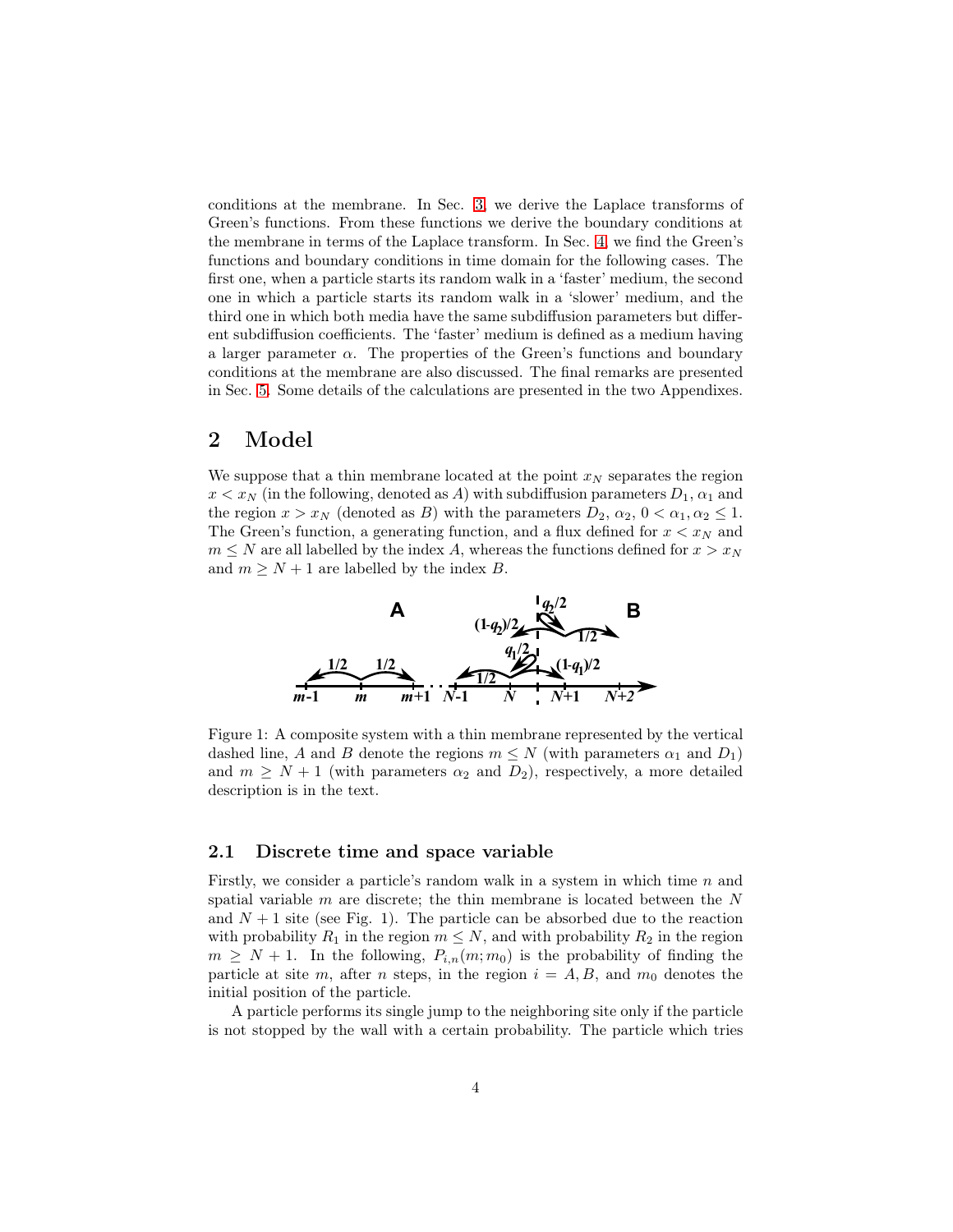to pass through the membrane moves from the  $N$  to  $N+1$  site and can pass the membrane with probability  $(1-q_1)/2$  or can be stopped by the membrane with probability  $q_1/2$ . When a particle is located at the  $N+1$  site, then its jump to the N site can be performed with probability  $(1 - q_2)/2$ . The probability that a particle can be stopped by the wall equals  $q_2/2$ . In this paper we assume that  $q_1, q_2 \neq 0$ . The difference equations describing the random walk in a membrane system with reactions read as follows

<span id="page-4-3"></span>
$$
P_{A,n+1}(m;m_0) = \frac{1}{2} P_{A,n}(m-1;m_0) + \frac{1}{2} P_{A,n}(m+1;m_0)
$$

$$
-R_1 P_{A,n}(m;m_0), \quad m \le N-1,
$$
 (4)

$$
P_{A,n+1}(N; m_0) = \frac{1}{2} P_{A,n}(N-1; m_0) + \frac{1-q_2}{2} P_{B,n}(N+1; m_0)
$$

$$
+ \frac{q_1}{2} P_{A,n}(N; m_0) - R_1 P_{A,n}(N; m_0) , \qquad (5)
$$

$$
P_{B,n+1}(N+1; m_0) = \frac{1 - q_1}{2} P_{A,n}(N; m_0) + \frac{1}{2} P_{B,n}(N+2; m_0)
$$

$$
+ \frac{q_2}{2} P_{B,n}(N+1; m_0) - R_2 P_{B,n}(N+1; m_0) ,\qquad (6)
$$

$$
P_{B,n+1}(m;m_0) = \frac{1}{2} P_{B,n}(m-1;m_0) + \frac{1}{2} P_{B,n}(m+1;m_0)
$$

$$
-R_2 P_{B,n}(m;m_0), \quad m \ge N+2,
$$
 (7)

the initial condition is

$$
P_{i,0}(m; m_0) = \delta_{m,m_0} \t{,} \t(8)
$$

 $i = A, B$ . In the following, we assume that  $m_0 \leq N$ . The generating functions are defined as

<span id="page-4-4"></span>
$$
S_i(m, z; m_0) = \sum_{n=0}^{\infty} z^n P_{i,n}(m, m_0) , \qquad (9)
$$

 $i = A, B$ . After calculations, we obtain (the details of the calculations are presented in Appendix I)

<span id="page-4-0"></span>
$$
S_A(m, z; m_0) = \frac{[\eta_1(z)]^{|m-m_0|}}{\sqrt{(1 + zR_1)^2 - z^2}} + \Lambda_A(z) \frac{[\eta_1(z)]^{2N-m-m_0}}{\sqrt{(1 + zR_1)^2 - z^2}} ,\qquad (10)
$$

<span id="page-4-2"></span>
$$
S_B(m, z; m_0) = \frac{[\eta_1(z)]^{N-m_0} [\eta_2(z)]^{m-N-1}}{\sqrt{(1 + zR_2)^2 - z^2}} \Lambda_B(z) ,
$$
 (11)

where

<span id="page-4-1"></span>
$$
\Lambda_A(z) = \frac{\left(\frac{1}{\eta_2(z)} - q_2\right)\left(q_1 - \eta_1(z)\right) + (1 - q_1)(1 - q_2)}{\left(\frac{1}{\eta_1(z)} - q_1\right)\left(\frac{1}{\eta_2(z)} - q_2\right) - (1 - q_1)(1 - q_2)},\tag{12}
$$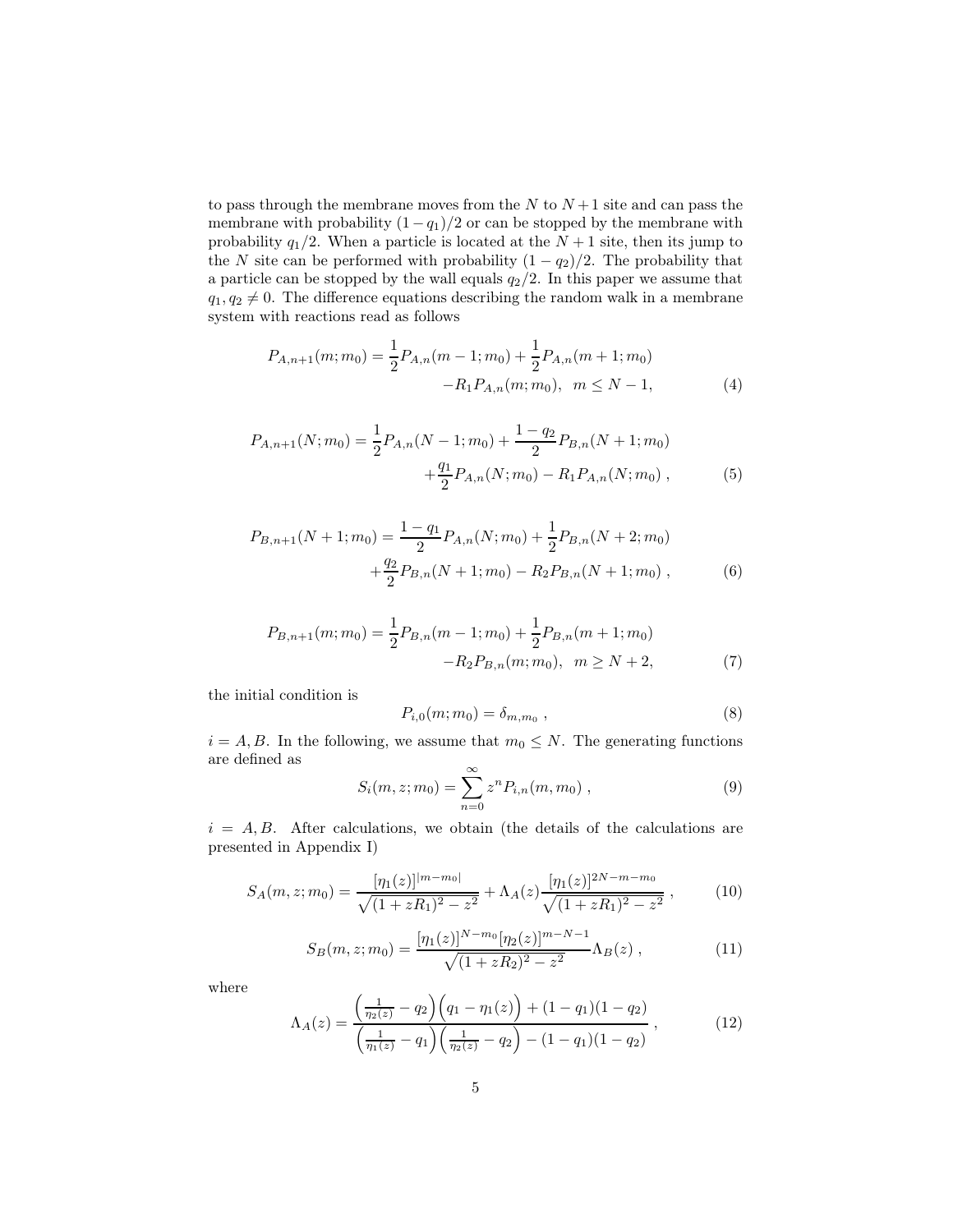$$
\Lambda_B(z) = \frac{(1 - q_1) \left(\frac{1}{\eta_2(z)} - \eta_2(z)\right)}{\left(\frac{1}{\eta_1(z)} - q_1\right) \left(\frac{1}{\eta_2(z)} - q_2\right) - (1 - q_1)(1 - q_2)},\tag{13}
$$

<span id="page-5-3"></span>
$$
\eta_i(z) = \frac{1 + R_i z - \sqrt{(1 + R_i z)^2 - z^2}}{z} \,. \tag{14}
$$

#### 2.2 From discrete to continuous time

Let  $\omega_1(t)$  denotes the probability distribution of time which is needed to the performing particle's step in the region  $m \leq N$  and  $\omega_2(t)$  the similar probability distribution defined for the region  $m \geq N + 1$ . In the system in which  $\omega_1(t) \equiv \omega_2(t) \equiv \omega(t)$  in terms of the Laplace transform,  $\mathcal{L}[f(t)] \equiv \tilde{f}(s)$  $\int_0^\infty e^{-st} f(t) dt$ , the Green's function for continuous time and a discrete spa-tial variable are expressed by the following general formula [\[45\]](#page-26-4)  $\hat{P}(m, s; m_0) =$  $U(s)S(m,\hat{\omega}(s);m_0)$ , where  $U(s)=(1-\hat{\omega}(s))/s$  is the Laplace transform of function  $U(t) = 1 - \int_0^t \omega(t')dt'$ , which means that a particle has not performed any step over the time interval  $(0, t)$ . For the system under consideration we have

$$
\hat{P}_A(m, s; m_0) = \hat{U}_1(s) S_A(m, \{\hat{\omega}_1(s), \hat{\omega}_2(s)\}; m_0) ,\qquad (15)
$$

<span id="page-5-2"></span>
$$
\hat{P}_B(m, s; m_0) = \hat{U}_2(s) S_B(m, \{\hat{\omega}_1(s), \hat{\omega}_2(s)\}; m_0) ,
$$
\n(16)

where

<span id="page-5-4"></span>
$$
\hat{U}_i(s) = \frac{1 - \hat{\omega}_i(s)}{s} \,,\tag{17}
$$

 $i = 1, 2$ , the symbol  $\{\hat{\omega}_1(s), \hat{\omega}_2(s)\}\$  denotes that both of the functions  $\hat{\omega}_1(s)$  or  $\hat{\omega}_2(s)$  can be involved into the functions  $S_A$  and  $S_B$  instead of the variable z. In order to find the rule according which such replacement should be performed we consider a distribution of the first passage time. Let  $F_n(m; m_0)$  denotes a probability that the random walker, which starts to its movement form a point  $m_0$ , arrive to point m at first time in nth step. The generating function, defined as  $S_F(m, z; m_0) = \sum_{n=1}^{\infty} z^n F_n(m; m_0)$ , fulfils the following equation

<span id="page-5-0"></span>
$$
S_F(m, z; m_0) = \frac{S(m, z; m_0) - \delta_{m, m_0}}{S(m, z; m)}.
$$
\n(18)

Assuming  $m_0 < N$ , from Eqs. [\(10\)](#page-4-0), [\(12\)](#page-4-1), and [\(18\)](#page-5-0) we get

$$
S_F(N, z; m_0) = \eta_1^{N - m_0}(z) . \tag{19}
$$

Since all steps from  $m_0$  to N are performed in the region A, the first passage time distribution for continuous time reads in terms of the Laplace transform  $\hat{F}(N, s; m_0) = \sum_{n=1}^{\infty} \hat{\omega}_1^n(s) F_n(N+1; m_0) \equiv S_F(N+1, \hat{\omega}_1; m_0)$ . Finally we obtain

<span id="page-5-1"></span>
$$
\hat{F}(N, s; m_0) = \eta_1^{N - m_0}(\hat{\omega}_1(s)) . \tag{20}
$$

Eq. [\(20\)](#page-5-1) shows that the function  $\eta_1$  dependents on the function  $\hat{\omega}_1$  only. In a similar way one can show that the function  $\eta_2$  dependents on the function  $\hat{\omega}_2$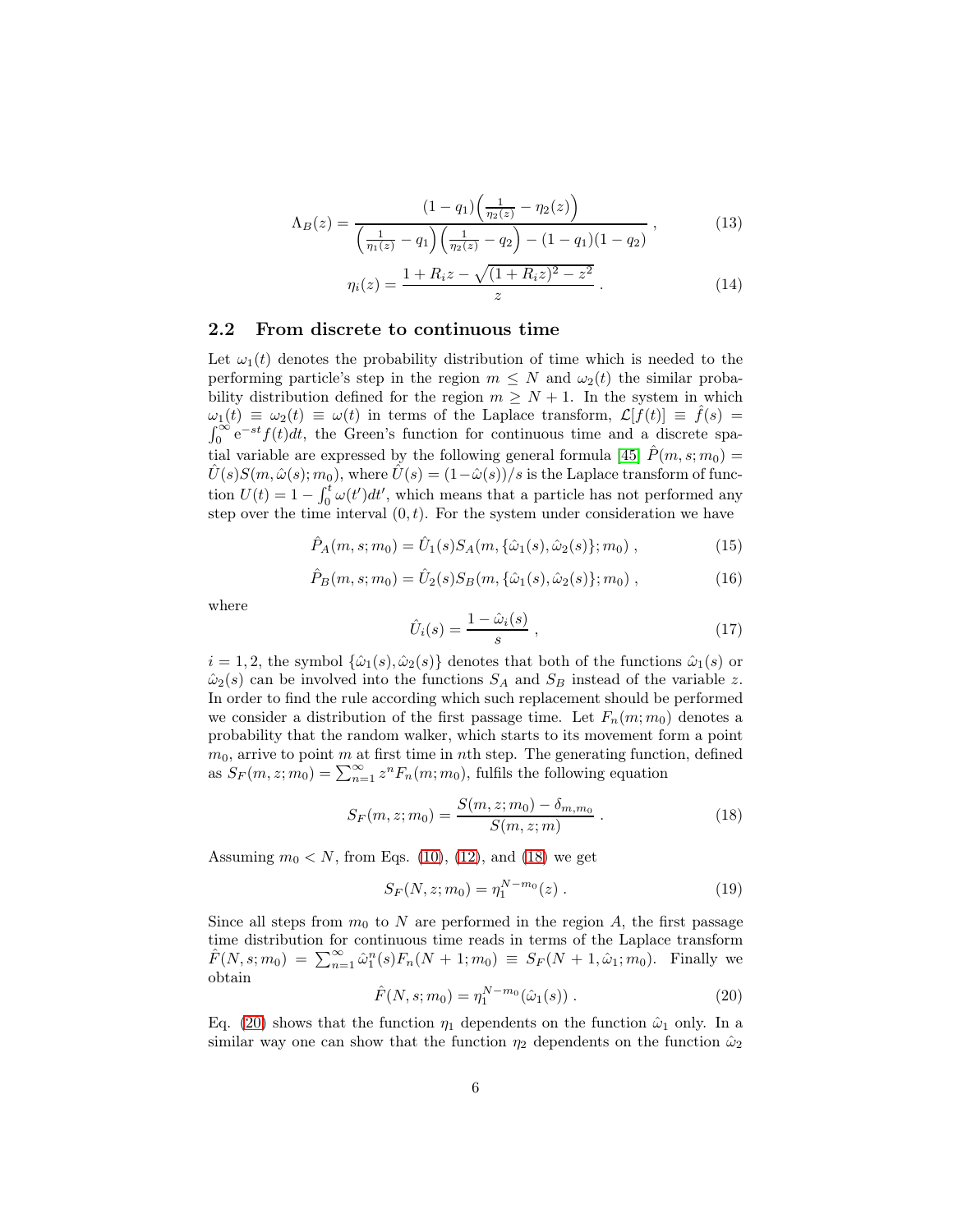only. Thus, the replacement of z by  $\hat{\omega}_1$  and  $\hat{\omega}_2$  in Eqs. [\(10\)](#page-4-0)–[\(16\)](#page-5-2) should be performed by the following rules

<span id="page-6-1"></span>
$$
\eta_i(z) \to \eta_i(\hat{\omega}_i(s)), \tag{21}
$$

and

<span id="page-6-0"></span>
$$
\sqrt{(1+R_iz)^2 - z^2} \to \sqrt{(1+R_i\omega_i(s))^2 - \omega_i^2(s)} ,
$$
 (22)

 $i = 1, 2$ ; Eq. [\(22\)](#page-6-0) is derived from Eqs. [\(14\)](#page-5-3) and [\(21\)](#page-6-1). We note that the replacement of z by  $\hat{\omega}_1$  or  $\hat{\omega}_2$  in the denominator of  $S_A$  and  $S_B$ , Eqs. [\(10\)](#page-4-0) and [\(11\)](#page-4-2), would not be obvious if  $R_1 = R_2 = 0$ . This remark shows that the use of discrete equations describing particle's random walk in a system with reactions allows for an unambiguous derivation of Green's functions for the composite system.

Let us return to a membrane system without any reaction. Therefore, we place  $R_1 = R_2 = 0$  in the above formulae. Then, Eqs. [\(10\)](#page-4-0)–[\(17\)](#page-5-4), [\(21\)](#page-6-1), and [\(22\)](#page-6-0) provide

<span id="page-6-2"></span>
$$
\hat{P}_A(m, s; m_0) = \frac{1 - \hat{\omega}_1(s)}{s\sqrt{1 - \hat{\omega}_1^2(s)}} \left( [\eta_1(\hat{\omega}_1(s))]^{|m - m_0|} + \tilde{\Lambda}_A(s) [\eta_1(\hat{\omega}_1(s))]^{2N - m - m_0} \right),
$$
\n(23)

<span id="page-6-3"></span>
$$
\hat{P}_B(m,s;m_0) = \frac{1 - \hat{\omega}_2(s)}{s\sqrt{1 - \hat{\omega}_2^2(s)}} \tilde{\Lambda}_B(s) [\eta_1(\hat{\omega}_1(s))]^{N - m_0} [\eta_2(\hat{\omega}_2(s))]^{m - N - 1}, \quad (24)
$$

where

<span id="page-6-7"></span>
$$
\tilde{\Lambda}_A(s) = \frac{\left(\frac{1}{\eta_2(\hat{\omega}_2(s))} - q_2\right)\left(q_1 - \eta_1(\hat{\omega}_1(s))\right) + (1 - q_1)(1 - q_2)}{\left(\frac{1}{\eta_1(\hat{\omega}_1(s))} - q_1\right)\left(\frac{1}{\eta_2(\hat{\omega}_2(s))} - q_2\right) - (1 - q_1)(1 - q_2)},\tag{25}
$$

<span id="page-6-8"></span>
$$
\tilde{\Lambda}_B(s) = \frac{(1 - q_1) \left( \frac{1}{\eta_2(\hat{\omega}_2(s))} - \eta_2(\hat{\omega}_2(s)) \right)}{\left( \frac{1}{\eta_1(\hat{\omega}_1(s))} - q_1 \right) \left( \frac{1}{\eta_2(\hat{\omega}_2(s))} - q_2 \right) - (1 - q_1)(1 - q_2)},\tag{26}
$$

<span id="page-6-4"></span>
$$
\eta_i(\hat{\omega}_i(s)) = \frac{1 - \sqrt{1 - \hat{\omega}_i^2(s)}}{\hat{\omega}_i(s)}.
$$
\n(27)

#### 2.3 From a discrete to continuous space variable

Supposing that  $\epsilon$  denotes the distance between discrete sites, and that

<span id="page-6-5"></span>
$$
x = \epsilon m , x_0 = \epsilon m_0 , x_N = \epsilon N , \qquad (28)
$$

<span id="page-6-6"></span>
$$
P(x,t;x_0) = \frac{P(m,t;m_0)}{\epsilon} ,
$$
\n(29)

we transfer the Green's functions from a discrete to continuous space variable presuming  $\epsilon$  to constitute only small values.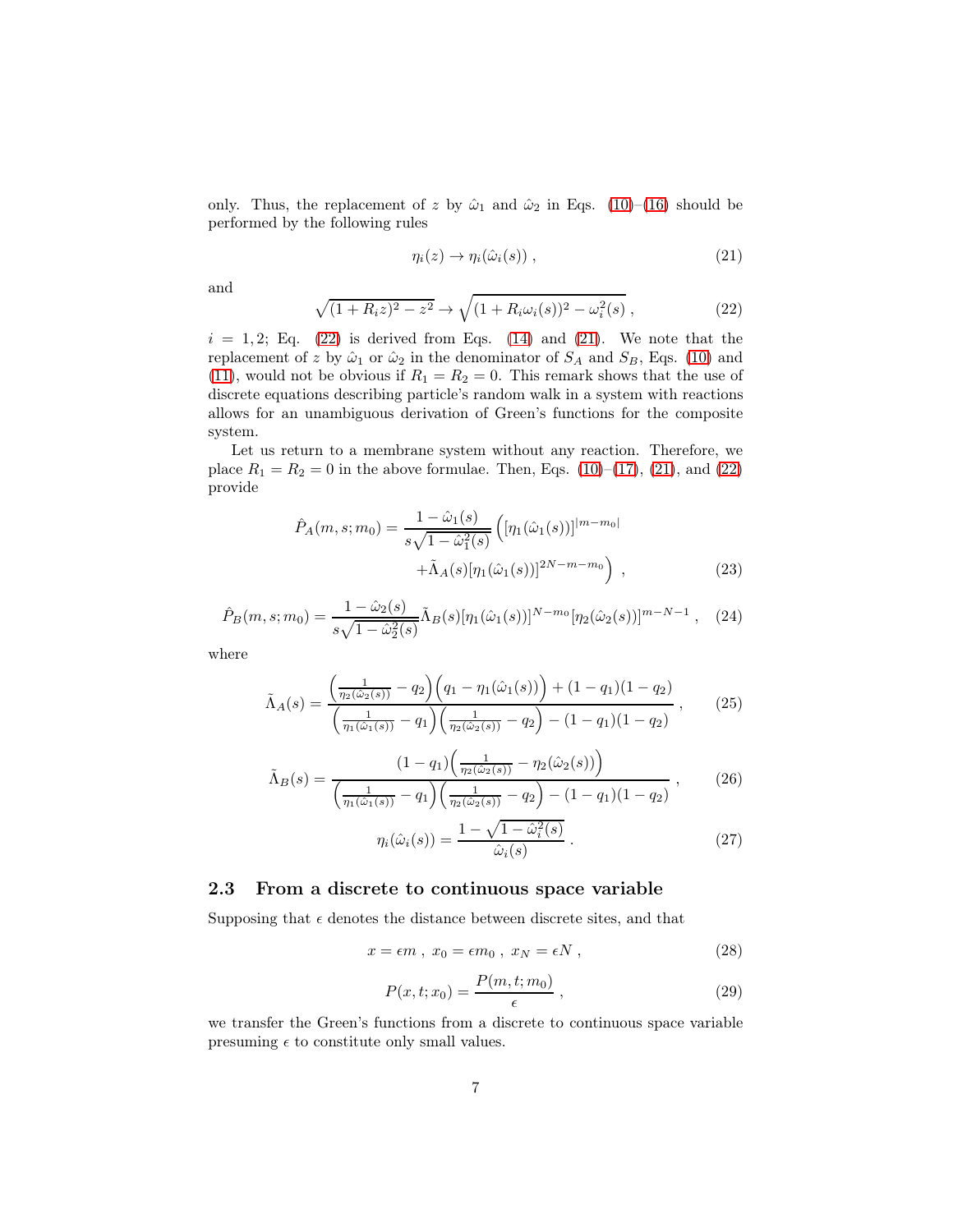In the continuous time random walk approach, the considerations are performed supposing that s is of small value which corresponds to the limit of long time due to the Tauberian theorem. For small values of s, we may assume

<span id="page-7-0"></span>
$$
\hat{\omega}_i(s) = 1 - \tau_{\alpha_i} s^{\alpha_i} \tag{30}
$$

 $i = 1, 2$ , where  $\tau_{\alpha_i}$  is a parameter, measured in units of time raised to the power  $\alpha_i$ , which ensures the dimensionless form of the last term occurring in Eq. [\(30\)](#page-7-0). The parameter  $\tau_{\alpha_i}$  is related to the distance between discrete sites, by the subdiffusion coefficient  $D_i$  which is defined as [\[24,](#page-24-13) [25\]](#page-24-14)

<span id="page-7-2"></span>
$$
D_i = \frac{\epsilon^2}{2\tau_{\alpha_i}}\,. \tag{31}
$$

However, in order to derive the subdiffusion equation, the limit of small values of s is not necessary, since, for

<span id="page-7-1"></span>
$$
\hat{\omega}_i(s) = \frac{1}{1 + \tau_{\alpha_i} s^{\alpha_i}}\tag{32}
$$

the random walk model provides a subdiffusion equation with the Riemann– Liouville fractional time derivative [\(2\)](#page-1-0) without any restriction of the s variable (see the discussion presented in  $[48]$ ). From Eqs.  $(30)$ – $(32)$  we obtain for small values of  $\epsilon$ 

<span id="page-7-3"></span>
$$
\hat{\omega}_i(s) = 1 - \frac{\epsilon^2}{2D_i} s^{\alpha_i} . \tag{33}
$$

We note that the moving form a discrete to continuous spatial variable cannot be regarded as a strict limit  $\epsilon \longrightarrow 0$ , because then the parameter  $\tau_{\alpha_i}$ , due to Eq. [\(31\)](#page-7-2), will also go to zero and the function  $\omega_i(t)$  will lose its probabilistic interpretation. Therefore, performing the transition to a continuous spatial variable, the parameter  $\epsilon$  is treated as non-zero, but of a small value.

The transition from a discrete to continuous space variable in Eqs. [\(23\)](#page-6-2) and [\(24\)](#page-6-3) is done separately for the function type  $[\eta(\hat{\omega}_i(s))]^{|m|}$  and for the function  $\tilde{\Lambda}_i(s)$ . We note that Eqs. [\(27\)](#page-6-4) and [\(33\)](#page-7-3) provide for small values of  $\epsilon$ 

<span id="page-7-4"></span>
$$
\eta_i\left(\hat{\omega}_i(s)\right) = 1 - \epsilon \sqrt{\frac{s^{\alpha_i}}{D_i}},\tag{34}
$$

 $i = 1, 2$ . Taking into account Eqs. [\(28\)](#page-6-5) and [\(34\)](#page-7-4), we suppose that the following relation is satisfied for all functions occurring in Eqs. [\(23\)](#page-6-2) and [\(24\)](#page-6-3)

<span id="page-7-5"></span>
$$
\left[\eta_i\left(\hat{\omega}_i(s)\right)\right]^k \approx \left(1 - \epsilon \frac{s^{\alpha_i/2}}{\sqrt{D_i}}\right)^{|x_b|/\epsilon} \approx e^{-\frac{|x_b| s^{\alpha_i}}{\sqrt{D_i}}},\tag{35}
$$

where  $i = 1, 2$  and  $x_b = \epsilon k$ . The 'limit of small values of  $\epsilon$ ' can be defined as of such a small value of  $\epsilon$ , that Eq. [\(35\)](#page-7-5) is fulfilled for all the functions of this type occurring in Eqs. [\(23\)](#page-6-2) and [\(24\)](#page-6-3).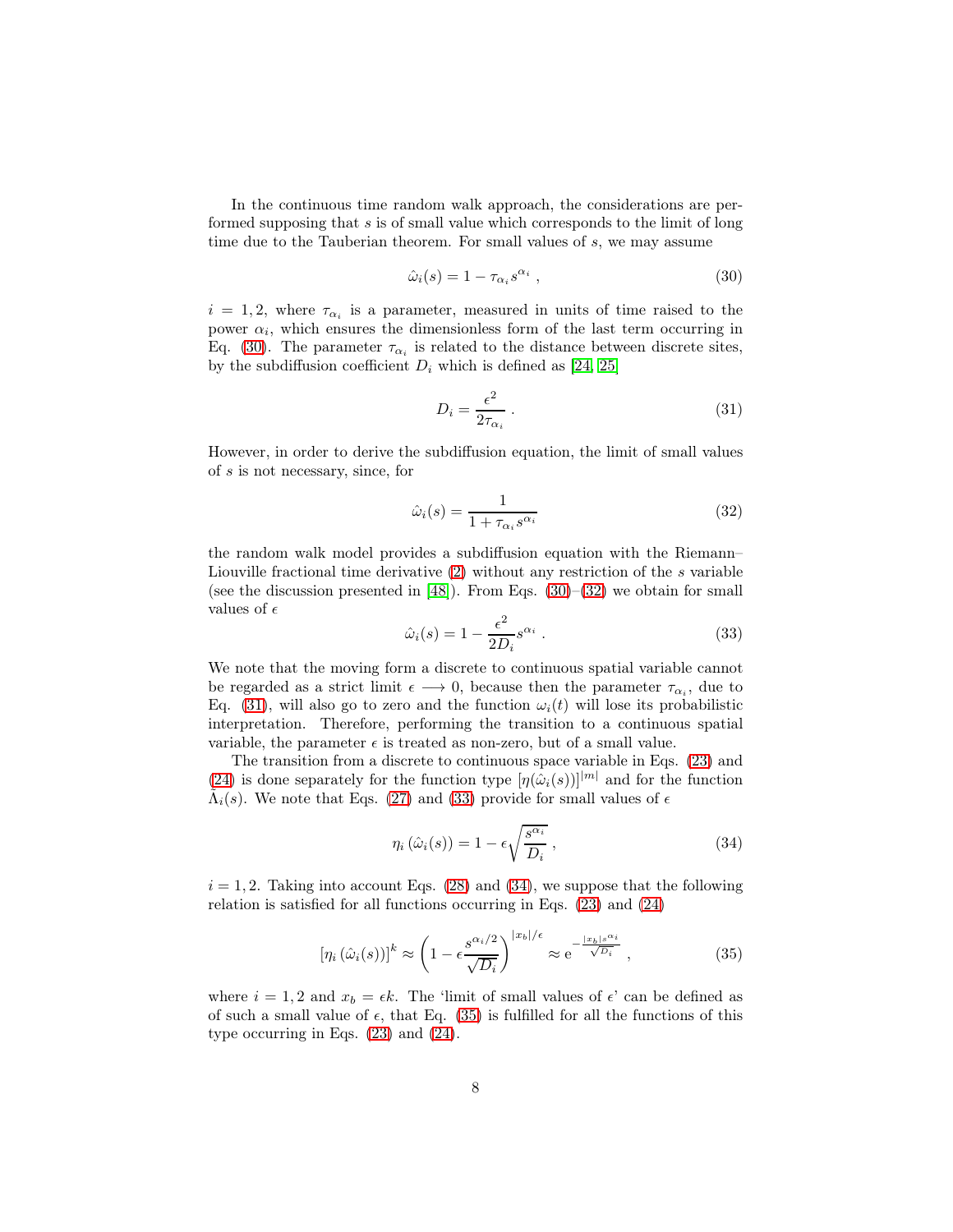For very small  $\epsilon$ , the frequency of jumps performed by a particle takes an anomalously large values [\[40\]](#page-25-13). A very large numbers of attempts to pass through the partially permeable membrane made over time interval  $(0, t)$  for arbitrarily small values of  $t$ , means that the particle passes through the membrane with a probability equal to one. In this situation, the membrane loses its selective property. To avoid this, we suppose that the probabilities  $q_1$  and  $q_2$  are functions of  $\epsilon$ , in such a way that  $q_1(0) = q_2(0) = 1$  [\[24,](#page-24-13) [25\]](#page-24-14). The calculation presented in Appendix II shows that

$$
q_1(\epsilon) = 1 - \frac{\epsilon}{\gamma_1}, \ q_2(\epsilon) = 1 - \frac{\epsilon}{\gamma_2}, \tag{36}
$$

where  $\gamma_1$  and  $\gamma_2$  are reflection membrane coefficients defined for the continuous system.

The further considerations are performed in the limit of small values of  $\epsilon$ , as well as in the limit of small values of s. The limit of small values of  $\epsilon$  means that this parameter will be absent in the obtained formulae, whereas the limit of small values of s means that only the leading terms, with respect to this variable, will be present in considered functions.

## <span id="page-8-0"></span>3 Laplace transforms of Green's functions and boundary conditions

Using Eqs. [\(23\)](#page-6-2), [\(24\)](#page-6-3), [\(28\)](#page-6-5), [\(29\)](#page-6-6), [\(31\)](#page-7-2), [\(33\)](#page-7-3), [\(35\)](#page-7-5) we obtain the Laplace transform of the Green's functions in the limit of small values of  $\epsilon$ 

<span id="page-8-3"></span>
$$
\hat{P}_A(x,s;x_0) = \frac{s^{-1+\alpha_1/2}}{2\sqrt{D_1}} \left[ e^{-\frac{|x-x_0|s^{\alpha_1/2}}{\sqrt{D_1}}} + \tilde{\Lambda}_A(s) e^{-\frac{(2x_N - x - x_0)s^{\alpha_1/2}}{\sqrt{D_1}}} \right],\qquad(37)
$$

<span id="page-8-4"></span>
$$
\hat{P}_B(x,s;x_0) = \frac{s^{-1+\alpha_2/2}}{2\sqrt{D_2}} \tilde{\Lambda}_B(s) e^{-\frac{(x_N-x_0)s^{\alpha_1/2}}{\sqrt{D_1}}} e^{-\frac{(x-x_N)s^{\alpha_2/2}}{\sqrt{D_2}}}, \qquad (38)
$$

where

<span id="page-8-1"></span>
$$
\tilde{\Lambda}_A(s) = \frac{\tilde{\gamma}_1 \sqrt{s^{\alpha_1}} - \tilde{\gamma}_2 \sqrt{s^{\alpha_2}} + \tilde{\gamma}_1 \tilde{\gamma}_2 \sqrt{s^{\alpha_1 + \alpha_2}}}{\tilde{\gamma}_1 \sqrt{s^{\alpha_1}} + \tilde{\gamma}_2 \sqrt{s^{\alpha_2}} + \tilde{\gamma}_1 \tilde{\gamma}_2 \sqrt{s^{\alpha_1 + \alpha_2}}},
$$
\n(39)

<span id="page-8-2"></span>
$$
\tilde{\Lambda}_B(s) = \frac{2\tilde{\gamma}_2\sqrt{s^{\alpha_2}}}{\tilde{\gamma}_1\sqrt{s^{\alpha_1}} + \tilde{\gamma}_2\sqrt{s^{\alpha_2}} + \tilde{\gamma}_1\tilde{\gamma}_2\sqrt{s^{\alpha_1+\alpha_2}}},\tag{40}
$$

$$
\tilde{\gamma}_i = \frac{\gamma_i}{\sqrt{D_i}} \,,\tag{41}
$$

 $i = 1, 2$ . We note that Eqs. [\(39\)](#page-8-1) and [\(40\)](#page-8-2) provide  $\tilde{\Lambda}_A(s) + \tilde{\Lambda}_B(s) = 1$ . Functions [\(37\)](#page-8-3) and [\(38\)](#page-8-4) fulfil the following boundary conditions

<span id="page-8-5"></span>
$$
\hat{P}_A(x_N, s; x_0) = \hat{\Phi}(s)\hat{P}_B(x_N, s; x_0) ,
$$
\n(42)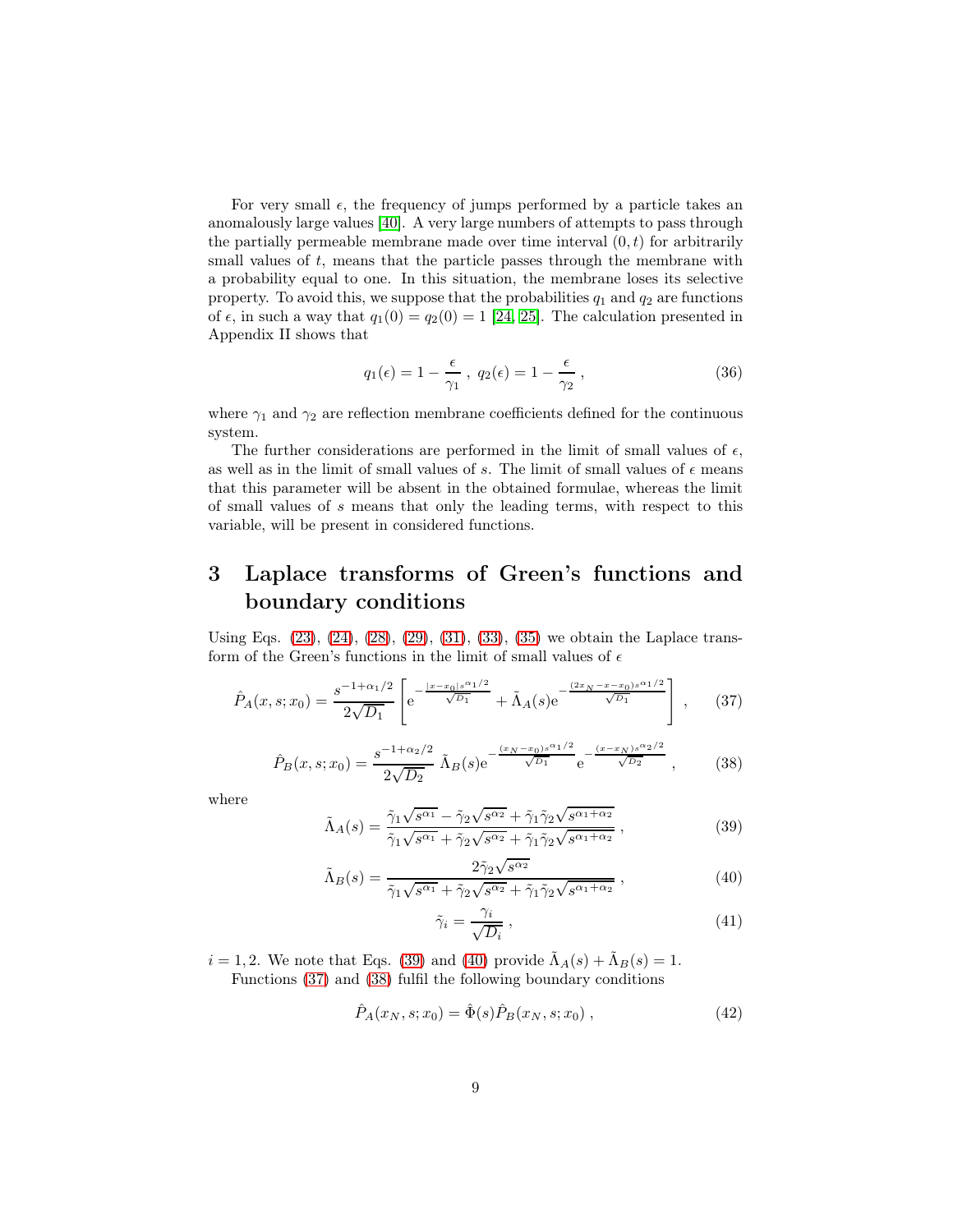where

$$
\hat{\Phi}(s) = \sqrt{\frac{D_2}{D_1}} s^{(\alpha_1 - \alpha_2)/2} \frac{1 + \tilde{\Lambda}_A(s)}{\tilde{\Lambda}_B(s)} = \sqrt{\frac{D_1}{D_2}} \left[ \frac{\tilde{\gamma}_1}{\tilde{\gamma}_2} s^{\alpha_1 - \alpha_2} + \tilde{\gamma}_1 s^{\alpha_1 - \alpha_2/2} \right]. \tag{43}
$$

The second boundary condition concerns the fluxes flowing through the membrane. The subdiffusive flux J is defined as

<span id="page-9-1"></span>
$$
J(x,t;x_0) = -D \frac{\partial^{1-\alpha}}{\partial t^{1-\alpha}} \frac{\partial}{\partial x} P(x,t;x_0) ; \qquad (44)
$$

combining the above equation with the continuity equation  $\partial P/\partial t = -\partial J/\partial x$ , one obtains the subdiffusion equation [\(2\)](#page-1-0). For  $0 < \delta < 1$  and for a bounded function  $f$ , the Laplace transform of the Riemann–Liouville fractional derivative Eq. [\(3\)](#page-1-1) reads

<span id="page-9-2"></span>
$$
\mathcal{L}\left[\frac{d^{\delta}}{dt^{\delta}}f(t)\right] = s^{\delta}\hat{f}(s) . \tag{45}
$$

From Eqs. [\(44\)](#page-9-1) and [\(45\)](#page-9-2) we obtain

<span id="page-9-3"></span>
$$
\hat{J}_A(x,s;x_0) = -D_1s^{1-\alpha_1}\frac{\partial \hat{P}_A(x,s;x_0)}{\partial x}, \qquad (46)
$$

$$
\hat{J}_B(x,s;x_0) = -D_2 s^{1-\alpha_2} \frac{\partial \hat{P}_B(x,s;x_0)}{\partial x} . \tag{47}
$$

Equations [\(37\)](#page-8-3), [\(38\)](#page-8-4), [\(46\)](#page-9-3) and [\(47\)](#page-9-3) provide the second boundary condition at the membrane

<span id="page-9-4"></span>
$$
\hat{J}_A(x_N, s; x_0) = \hat{J}_B(x_N, s; x_0) . \tag{48}
$$

Thus, the flux is continuous at the membrane

$$
J_A(x_N, t; x_0) = J_B(x_N, t; x_0).
$$
 (49)

## <span id="page-9-0"></span>4 Green's functions and boundary conditions in time domain

The frequency of a particle's jumps is greater for a higher parameter  $\alpha$  then the movement of a particle is 'faster'. For the case of  $\alpha_1 \neq \alpha_2$ , we call the region with larger parameter  $\alpha$  a 'faster' region and the other region a 'slower' region. Below, we consider subdiffusion in a composite system with a thin membrane for three qualitatively different cases. In the first case, a particle starts its random walk in the 'faster' region, in the second one, it starts in the 'slower' region and finally we consider subdiffusion in a system in which the parameter  $\alpha$  is the same in both regions, but subdiffusion coefficients  $D_1$  and  $D_2$  may be different.

The following considerations will be performed in the limit of small values of parameter s. Functions  $\Lambda_A(s)$  and  $\Lambda_B(s)$  play a key role in the further considerations because they contain the parameters controlling membrane permeability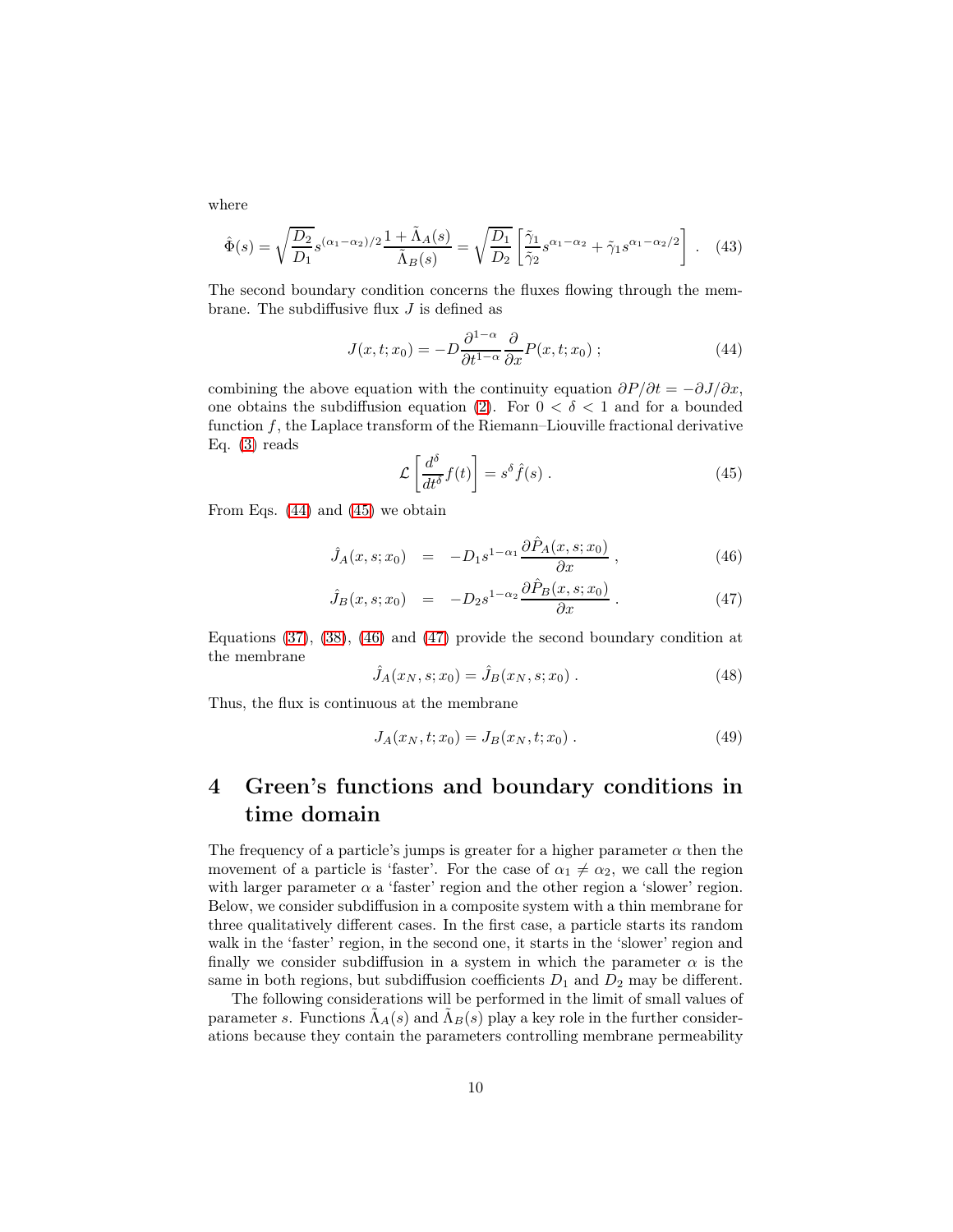$\tilde{\gamma}_1$  and  $\tilde{\gamma}_2$ . The approximation of functions  $\tilde{\Lambda}_A(s)$  and  $\tilde{\Lambda}_B(s)$ , for small values of s, provides the Green's functions which are qualitatively different for the cases  $\alpha_1 > \alpha_2$ ,  $\alpha_1 < \alpha_2$ , and  $\alpha_1 = \alpha_2$ . In order to obtain approximate forms of these functions we take two leading terms of  $\Lambda_A(s)$  with respect to s, and next we use the relation  $\Lambda_B(s) = 1 - \Lambda_A(s)$ .

In the following the inverse Laplace transform of the Green's functions will be calculated with the formula [\[49\]](#page-26-8)

<span id="page-10-0"></span>
$$
\mathcal{L}^{-1}\left[s^{\nu}e^{-as^{\beta}}\right] \equiv f_{\nu,\beta}(t;a) = \frac{1}{t^{\nu+1}}\sum_{k=0}^{\infty}\frac{1}{k!\Gamma(-k\beta-\nu)}\left(-\frac{a}{t^{\beta}}\right)^{k},\qquad(50)
$$

 $a, \beta > 0$ ; the function  $f_{\nu,\beta}$  is a special case of the H-Fox function. To roughly evaluate the time over which the approximation of small values of s is valid, we use Eq. [\(50\)](#page-10-0). We note that the functions  $s^{\nu}e^{-as^{\beta}}$  and  $f_{\nu,\beta}(t; a)$  can be approximated by their first leading terms under conditions  $as^{\beta} \ll 1$  and  $a/(\Gamma(-\beta - \frac{1}{\beta})$  $(\nu) t^{\beta}) \ll 1/\Gamma(-\nu)$ , respectively. Placing  $\nu = -1$ , we deduce that the condition  $s \ll 1/a^{1/\beta}$  causes  $t \gg (a/\Gamma(1-\beta))^{1/\beta}, a > 0$ . This condition can also be obtained through the strong Tauberian theorem [\[43\]](#page-26-2). We stress that the above condition should be treated as a rough estimation of the 'long time limit' which corresponds to the 'limit of small values of s'. Further calculations will be carry out on the assumption that  $x_0 < x_N$ .

#### 4.1 From faster to slower region,  $\alpha_1 > \alpha_2$

Let  $\alpha_1 > \alpha_2$ . We suppose that  $\tilde{\gamma}_1 \neq \tilde{\gamma}_2$ . As we argue later in Sec. [5,](#page-19-0) in practice, this condition does not reduce the generality of the obtained results. In order to carry out calculations in a clearer manner we transform Eqs. [\(39\)](#page-8-1) and [\(40\)](#page-8-2) into the form

<span id="page-10-2"></span>
$$
\tilde{\Lambda}_A(s) = \frac{-1 + (\tilde{\gamma}_1/\tilde{\gamma}_2)s^{(\alpha_1 - \alpha_2)/2} + \tilde{\gamma}_1 s^{\alpha_1/2}}{1 + (\tilde{\gamma}_1/\tilde{\gamma}_2)s^{(\alpha_1 - \alpha_2)/2} + \tilde{\gamma}_1 s^{\alpha_1/2}},
$$
\n(51)

<span id="page-10-3"></span>
$$
\tilde{\Lambda}_B(s) = \frac{2}{1 + (\tilde{\gamma}_1/\tilde{\gamma}_2)s^{(\alpha_1 - \alpha_2)/2} + \tilde{\gamma}_1 s^{\alpha_1/2}}.
$$
\n(52)

The Laplace transform of boundary condition [\(42\)](#page-8-5) reads

<span id="page-10-1"></span>
$$
\hat{P}_A(x_N, s; x_0) = \sqrt{\frac{D_1}{D_2}} \left[ \frac{\tilde{\gamma}_1}{\tilde{\gamma}_2} s^{\alpha_1 - \alpha_2} + \tilde{\gamma}_1 s^{\alpha_1 - \alpha_2/2} \right] \hat{P}_B(x_N, s; x_0) \,. \tag{53}
$$

Due to Eq. [\(45\)](#page-9-2), the boundary condition in the time domain reads

<span id="page-10-4"></span>
$$
P_A(x_N, t; x_0) = \sqrt{\frac{D_2}{D_1}} \frac{\tilde{\gamma}_1}{\tilde{\gamma}_2} \frac{\partial^{\alpha_1 - \alpha_2} P_B(x_N, t; x_0)}{\partial t^{\alpha_1 - \alpha_2}} + \sqrt{\frac{D_2}{D_1}} \tilde{\gamma}_1 \frac{\partial^{\alpha_1 - \alpha_2/2} P_B(x_N, t; x_0)}{\partial t^{\alpha_1 - \alpha_2/2}}.
$$
(54)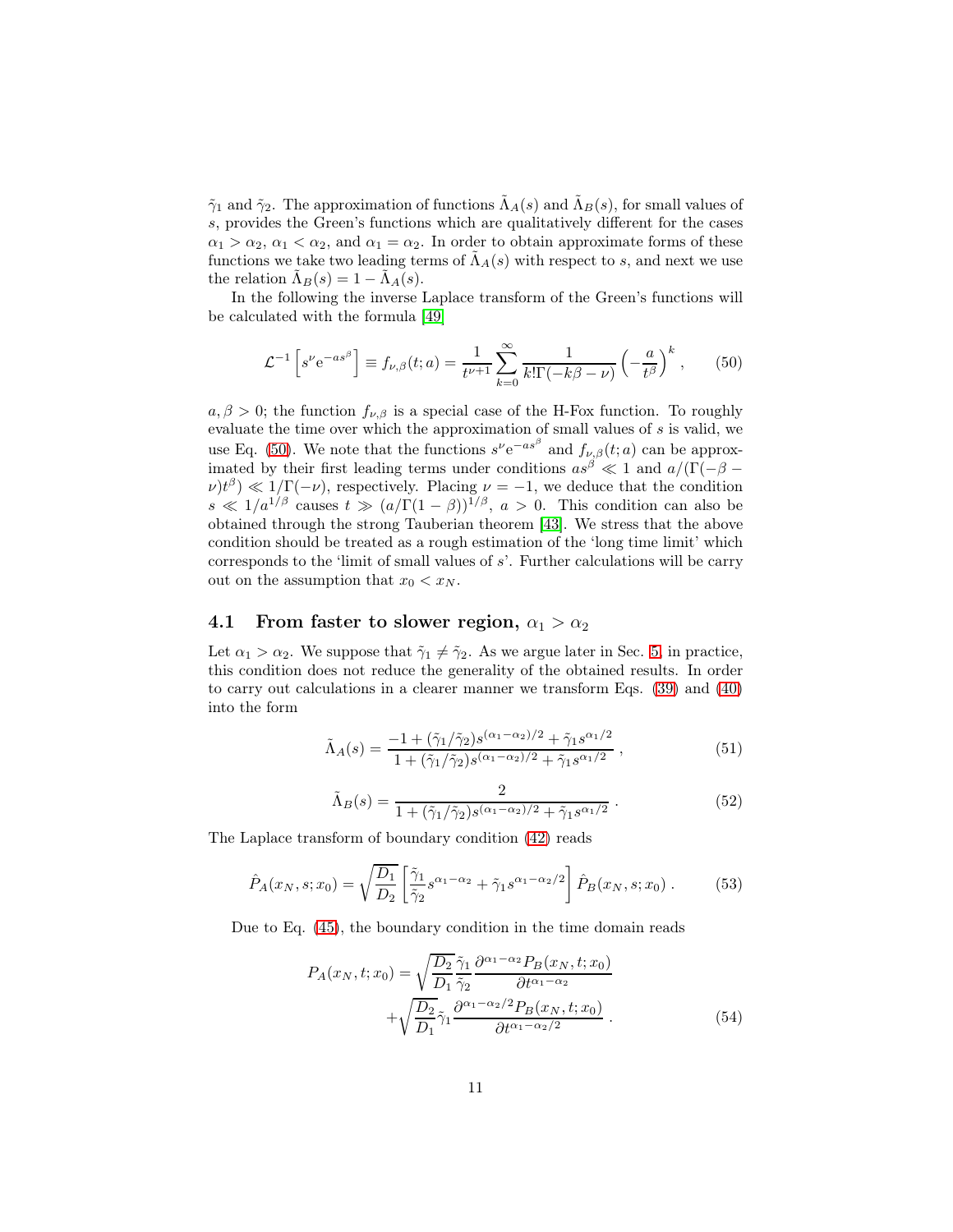For  $s \ll (1/\tilde{\gamma}_2)^{2/\alpha_2}$  Eq. [\(53\)](#page-10-1) can be approximated as follows

$$
\hat{P}_A(x_N, s; x_0) = \sqrt{\frac{D_2}{D_1}} \frac{\tilde{\gamma}_1}{\tilde{\gamma}_2} s^{\alpha_1 - \alpha_2} \hat{P}_B(x_N, s; x_0) \,. \tag{55}
$$

Thus, for  $t \gg (\tilde{\gamma}_2/\Gamma(1-\alpha_2/2))^{2/\alpha_2}$  the approximate form of the boundary condition at the membrane reads

<span id="page-11-4"></span>
$$
P_A(x_N, t; x_0) = \frac{\sqrt{D_2}\tilde{\gamma}_1}{\sqrt{D_1}\tilde{\gamma}_2} \frac{\partial^{\alpha_1 - \alpha_2} P_B(x_N, t; x_0)}{\partial t^{\alpha_1 - \alpha_2}}.
$$
\n
$$
(56)
$$

The Laplace transforms of the Green's functions [\(37\)](#page-8-3) and [\(38\)](#page-8-4) with  $\tilde{\Lambda}_A(s)$  and  $\tilde{\Lambda}_B(s)$  given by Eqs. [\(51\)](#page-10-2) and [\(52\)](#page-10-3), respectively, take on rather complicated forms for which the inverse Laplace transform can be calculated in the limit of small values of s. Assuming additional condition  $s \ll (\tilde{\gamma}_1/\tilde{\gamma}_2)^{2/(\alpha_1-\alpha_2)}$ , we obtain the following approximate form of the functions [\(51\)](#page-10-2) and [\(52\)](#page-10-3)  $\tilde{\Lambda}_A(s)$  =  $-1+2(\tilde{\gamma}_1/\tilde{\gamma}_2)s^{(\alpha_1-\alpha_2)/2}, \tilde{\Lambda}_B(s) = 2(1-(\tilde{\gamma}_1/\tilde{\gamma}_2)s^{(\alpha_1-\alpha_2)/2}),$  which together with Eqs. [\(37\)](#page-8-3) and [\(38\)](#page-8-4) give

<span id="page-11-3"></span>
$$
\hat{P}_A(x,s;x_0) = \frac{s^{-1+\alpha_1/2}}{2\sqrt{D_1}} \left[ e^{-\frac{|x-x_0|s^{\alpha_1/2}}{\sqrt{D_1}}} \right]
$$
(57)  

$$
-\left(1 - \frac{2\tilde{\gamma}_1 s^{(\alpha_1 - \alpha_2)/2}}{\tilde{\gamma}_2}\right) e^{-\frac{(2x_N - x - x_0)s^{\alpha_1/2}}{\sqrt{D_1}}}\right],
$$

$$
\hat{P}_B(x,s;x_0) = \left[\frac{s^{-1+\alpha_2/2}}{\sqrt{D_2}} - \frac{\tilde{\gamma}_1 s^{-1+\alpha_1/2}}{\tilde{\gamma}_2 \sqrt{D_2}}\right] e^{-\frac{(x_N - x_0)s^{\alpha_1/2}}{\sqrt{D_1}}} e^{-\frac{(x-x_N)s^{\alpha_2/2}}{\sqrt{D_2}}}.
$$
(58)

<span id="page-11-0"></span>We expand an exponential function in Eq. [\(58\)](#page-11-0) to a power series,  $e^u = \sum_{n=0}^{\infty} u^n/n!$ . For this expansion, we have chosen to use only one of the two exponential func-tions in Eq. [\(58\)](#page-11-0), which will reach 1 more rapidly for  $s \rightarrow 0$  (i.e. a function with larger values of the parameter  $\alpha_i$  which controlls the exponent of the function).

For  $t \gg \max[t_1, t_2]$ , where  $t_1 = (\tilde{\gamma}_2/\Gamma(1-\alpha_2/2))^{2/\alpha_2}$ ,  $t_2 = (\tilde{\gamma}_1/\tilde{\gamma}_2\Gamma(1-(\alpha_1-\alpha_2)/2))^{2/(\alpha_1-\alpha_2)}$ , due to Eq. [\(50\)](#page-10-0), the Green's functions read

<span id="page-11-2"></span><span id="page-11-1"></span>
$$
P_A(x, t; x_0) = \frac{1}{2\sqrt{D_1}} \left[ f_{-1+\alpha_1/2, \alpha_1/2} \left( t; \frac{|x - x_0|}{\sqrt{D_1}} \right) \right]
$$
(59)  

$$
-f_{-1+\alpha_1/2, \alpha_1/2} \left( t; \frac{2x_N - x - x_0}{\sqrt{D_1}} \right) \right]
$$
  

$$
+ \frac{\tilde{\gamma}_1}{\sqrt{D_1 \tilde{\gamma}_2}} f_{-1+\alpha_1-\alpha_2/2, \alpha_1/2} \left( t; \frac{2x_N - x - x_0}{\sqrt{D_1}} \right),
$$
  

$$
P_B(x, t; x_0) = \frac{1}{\sqrt{D_2}} \sum_{n=0}^{\infty} \frac{1}{n!} \left( \frac{x_0 - x_N}{\sqrt{D_1}} \right)^n
$$
(60)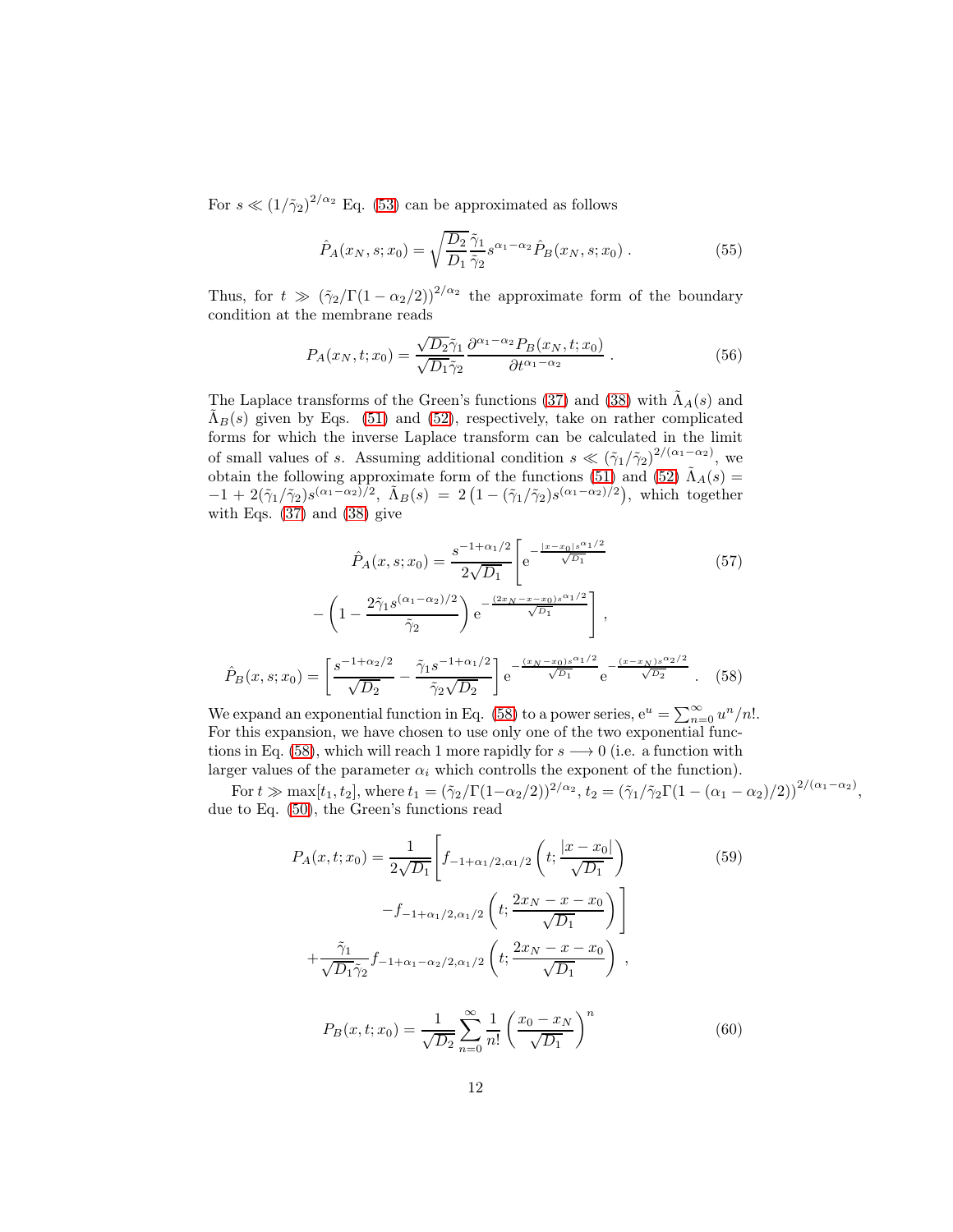$$
\times \left[ f_{-1+\alpha_2/2+n\alpha_1/2,\alpha_2/2} \left( t; \frac{x - x_N}{\sqrt{D_2}} \right) - \frac{\tilde{\gamma}_1}{\tilde{\gamma}_2} f_{-1+(n+1)\alpha_1/2,\alpha_2/2} \left( t; \frac{x - x_N}{\sqrt{D_2}} \right) \right].
$$

In Figs. [2–](#page-12-0)[5,](#page-14-0) the Green's functions are presented for the system in which the particle is located in the 'faster' medium at the initial moment. The calculations were performed taking 20 first terms in the function Eq. [\(50\)](#page-10-0), and in the series in Eq. [\(60\)](#page-11-1).



<span id="page-12-0"></span>Figure 2: Plots of the Green's functions [\(59\)](#page-11-2) and [\(60\)](#page-11-1) for various times given in the legend,  $\alpha_1 = 0.9$ ,  $\alpha_2 = 0.5$ . The values of the other parameters are  $D_1 = D_2 = 0.001, \tilde{\gamma}_1 = 0.06, \tilde{\gamma}_2 = 0.05, x_N = 0, x_0 = -1$ , all quantities are given in arbitrarily chosen units.

We observe that the concentration in the region  $x < x<sub>N</sub>$  is similar to the plots occurring in a system with a fully absorbing wall for a sufficiently long time. Namely, in terms of the Laplace transform, the Green's function for the system with a fully reflecting or fully absorbing wall reads

$$
\hat{P}(x, s; x_0) = \hat{P}_H(x, s; x_0) + \zeta \hat{P}_H(x, s; x_s) ,
$$
\n(61)

where  $x_s$  is the point located symmetrically to the point  $x_0$  with respect to the wall,  $\zeta = -1$  for the system with an absorbing wall, and  $\zeta = 1$  for the system with a reflecting wall,

$$
\hat{P}_H(x,s;x_0) = \frac{s^{-1+\alpha_1/2}}{2\sqrt{D_1}} e^{-\frac{|x-x_0|s^{\alpha_1/2}}{\sqrt{D_1}}}
$$
(62)

is the Laplace transform of the Green's function for a homogeneous system A without a wall. The function [\(57\)](#page-11-3) takes the form of the functions for the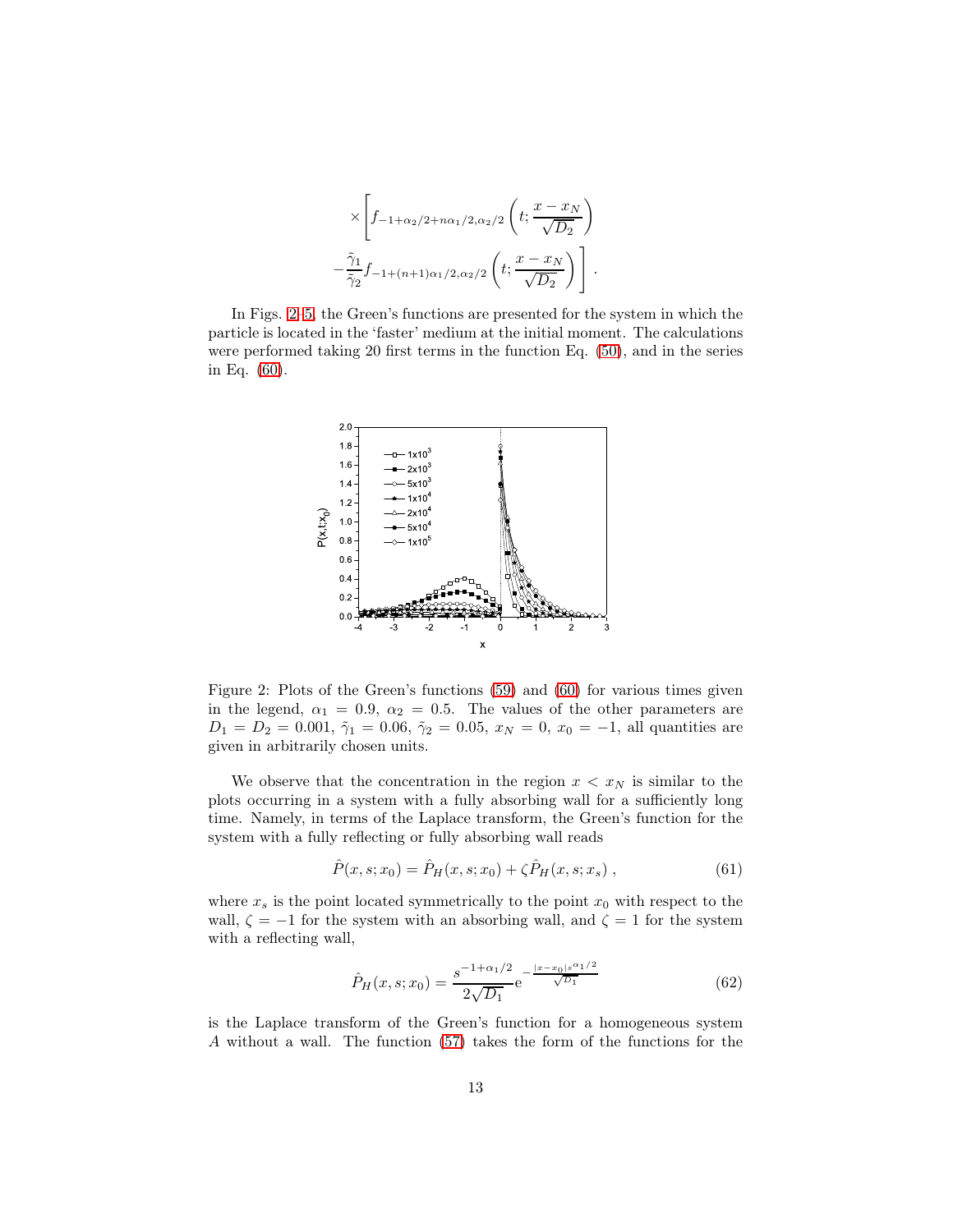

<span id="page-13-0"></span>Figure 3: The plots ot the Green's functions [\(59\)](#page-11-2) and [\(60\)](#page-11-1) for various  $\alpha_2$  which are given in the legend,  $\alpha_1 = 0.9$ ,  $t = 10^5$ , the other parameters are the same as in Fig. [2.](#page-12-0)



Figure 4: The fragment of Fig. [3](#page-13-0) done in the other scale.

system with an absorbing wall under the condition  $s \ll (2\tilde{\gamma}_1/\tilde{\gamma}_2)^{2/(\alpha_1-\alpha_2)}$ . This inequality provides the condition  $t \gg (\tilde{\gamma}_2/2\tilde{\gamma}_1 \Gamma(1 - (\alpha_1 - \alpha_2)/2))^{2/(\alpha_1 - \alpha_2)}$ .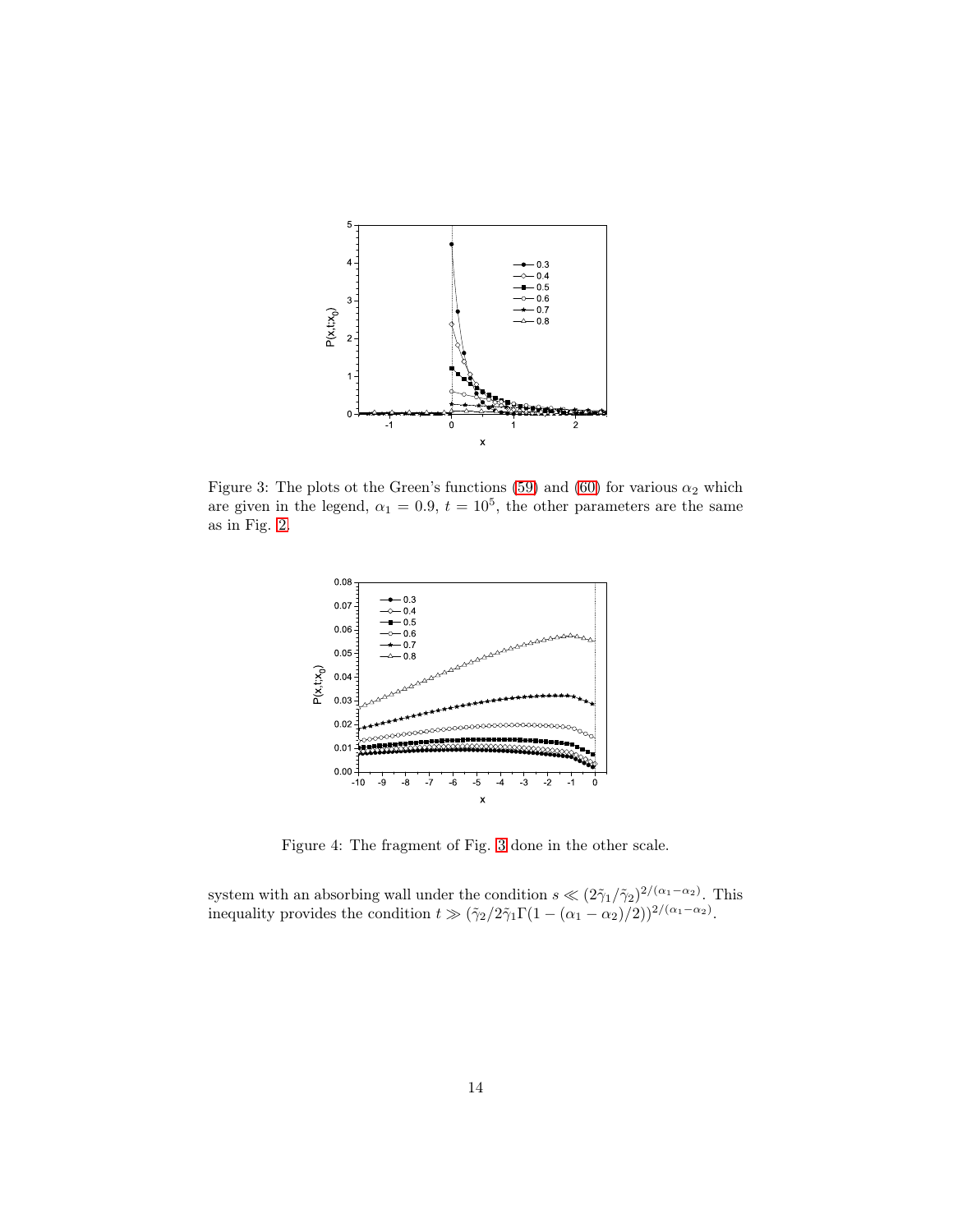

<span id="page-14-0"></span>Figure 5: The plots ot the Green's functions [\(59\)](#page-11-2) and [\(60\)](#page-11-1) for various  $\alpha_1$  given in the legend,  $\alpha_2 = 0.3$ ,  $t = 10^5$ , the other parameters are the same as in Fig. [2.](#page-12-0)

### 4.2 From slower to faster region,  $\alpha_1 < \alpha_2$

Let  $\alpha_1 < \alpha_2$  and  $\tilde{\gamma}_1 \neq \tilde{\gamma}_2$ . We transform the functions  $\tilde{\Lambda}_A(s)$  and  $\tilde{\Lambda}_B(s)$ , Eqs. [\(39\)](#page-8-1) and [\(40\)](#page-8-2), into the following form

$$
\tilde{\Lambda}_A(s) = \frac{1 - (\tilde{\gamma}_2/\tilde{\gamma}_1)s^{(\alpha_2 - \alpha_1)/2} + \tilde{\gamma}_2 s^{\alpha_2/2}}{1 + (\tilde{\gamma}_2/\tilde{\gamma}_1)s^{(\alpha_2 - \alpha_1)/2} + \tilde{\gamma}_2 s^{\alpha_2/2}},
$$
\n(63)

$$
\tilde{\Lambda}_B(s) = \frac{2(\tilde{\gamma}_2/\tilde{\gamma}_1)s^{(\alpha_2 - \alpha_1)/2}}{1 + (\tilde{\gamma}_2/\tilde{\gamma}_1)s^{(\alpha_2 - \alpha_1)/2} + \tilde{\gamma}_2s^{\alpha_2/2}}.
$$
\n(64)

It is convenient for further calculations to transform the Laplace transform of the boundary condition to the following form, which contains the positive values of the exponent of s

<span id="page-14-1"></span>
$$
\sqrt{\frac{D_2}{D_1}} \frac{\tilde{\gamma}_2}{\tilde{\gamma}_1} s^{\alpha_2 - \alpha_1} \hat{P}_A(x_N, s; x_0) = \hat{P}_B(x_N, s; x_0) + \tilde{\gamma}_2 s^{\alpha_2/2} \hat{P}_B(x_N, s; x_0) .
$$
 (65)

The inverse Laplace transform of Eq. [\(65\)](#page-14-1) reads

<span id="page-14-3"></span>
$$
\sqrt{\frac{D_2}{D_1}} \frac{\tilde{\gamma}_2}{\tilde{\gamma}_1} \frac{\partial^{\alpha_2-\alpha_1} P_A(x_N, t; x_0)}{\partial t^{\alpha_2-\alpha_1}} = P_B(x_N, t; x_0) + \tilde{\gamma}_2 \frac{\partial^{\alpha_2/2} P_B(x_N, t; x_0)}{\partial t^{\alpha_2/2}}.
$$
 (66)

As in the previous case, we consider the Laplace transform of the boundary condition and the Green's functions in the limit of small values of  $s.$  For  $s \ll$  $(1/\tilde{\gamma}_2)^{2/\alpha_2}$  we can omit the last term on the right–hand side of Eq. [\(65\)](#page-14-1). Then, for  $t \gg (\tilde{\gamma}_2/\Gamma(1-\alpha_2/2))^{2/\alpha_2}$  the boundary condition reads

<span id="page-14-2"></span>
$$
P_B(x_N, t; x_0) = \sqrt{\frac{D_2}{D_1}} \frac{\tilde{\gamma}_2}{\tilde{\gamma}_1} \frac{\partial^{\alpha_2 - \alpha_1} P_A(x_N, t; x_0)}{\partial t^{\alpha_2 - \alpha_1}} \,. \tag{67}
$$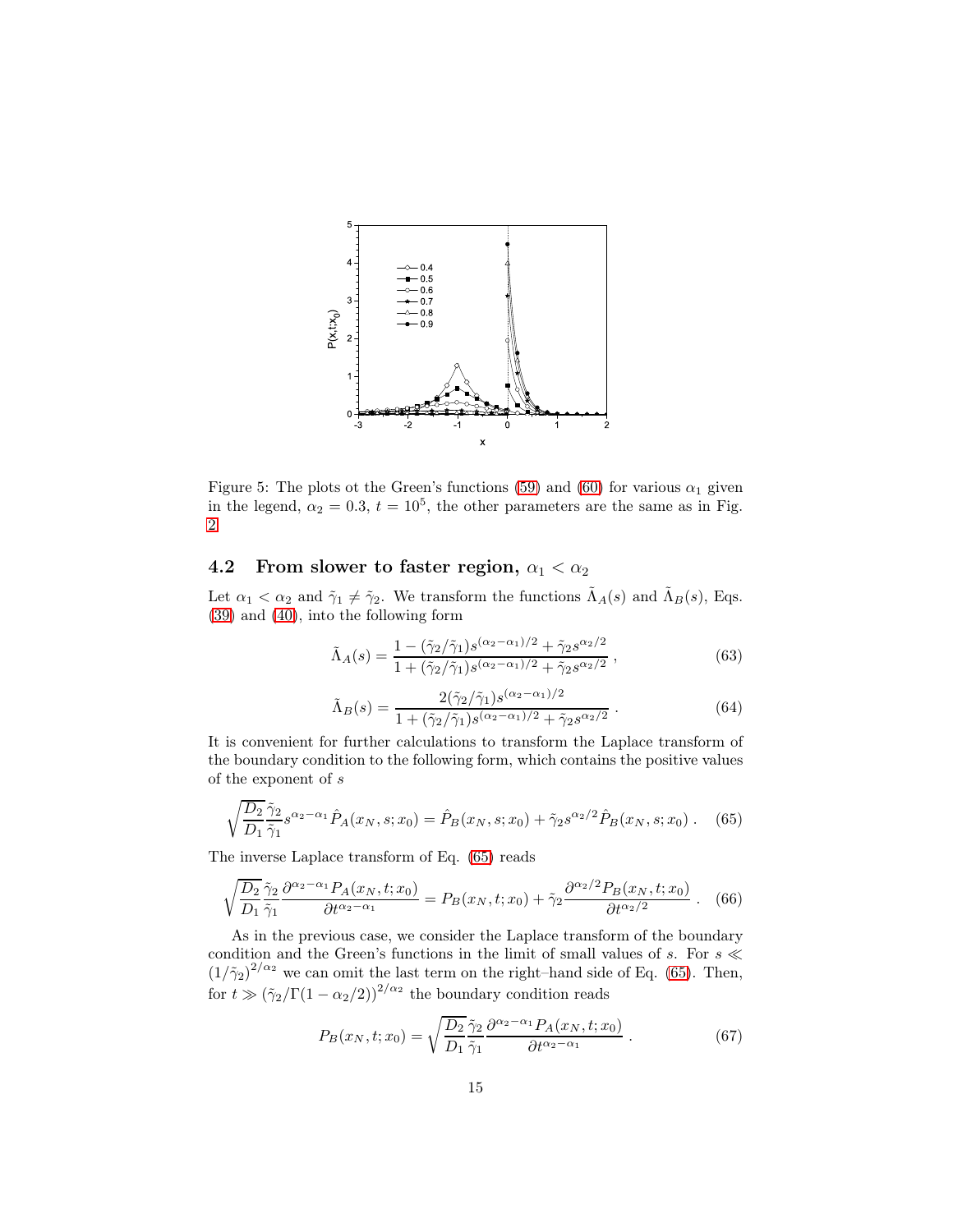We suppose that  $s \ll (\tilde{\gamma}_1/\tilde{\gamma}_2)^{2/(\alpha_2-\alpha_1)}$ . So, we have  $\tilde{\Lambda}_A(s) = 1-2(\tilde{\gamma}_2/\tilde{\gamma}_1)s^{(\alpha_2-\alpha_1)/2}$ and  $\tilde{\Lambda}_B(s) = 2(\tilde{\gamma}_2/\tilde{\gamma}_1)s^{(\alpha_2-\alpha_1)/2}$ . The above functions and Eqs. [\(37\)](#page-8-3) and [\(38\)](#page-8-4) provide

<span id="page-15-0"></span>
$$
\hat{P}_A(x, s; x_0) = \frac{s^{-1+\alpha_1/2}}{2\sqrt{D_1}} \left[ e^{-\frac{|x-x_0|s^{\alpha_1/2}}{\sqrt{D_1}}} \right]
$$
\n
$$
+ \left( 1 - \frac{2\tilde{\gamma}_2 s^{(\alpha_2 - \alpha_1)/2}}{\tilde{\gamma}_1} \right) e^{-\frac{(2x_N - x - x_0)s^{\alpha_1/2}}{\sqrt{D_1}}} \right],
$$
\n
$$
\hat{P}_B(x, s; x_0) = \frac{\tilde{\gamma}_2 s^{-1+\alpha_2 - \alpha_1/2}}{\tilde{\gamma}_1 \sqrt{D_2}} e^{-\frac{(x_N - x_0)s^{\alpha_1/2}}{\sqrt{D_1}}} e^{-\frac{(x - x_N)s^{\alpha_2/2}}{\sqrt{D_2}}}.
$$
\n(69)

<span id="page-15-1"></span>From [\(50\)](#page-10-0), [\(68\)](#page-15-0) and [\(69\)](#page-15-1) we get for  $t \gg \max[t_1, t_2]$ , where  $t_1 = (\tilde{\gamma}_2/\Gamma(1 (\alpha_2/2)$ )<sup>2/</sup> $\alpha_2$ ,  $t_2 = (\tilde{\gamma}_2/\tilde{\gamma}_1 \Gamma(1 - (\alpha_2 - \alpha_1)/2))^{2/(\alpha_2 - \alpha_1)}$ 

<span id="page-15-2"></span>
$$
P_A(x, t; x_0) = \frac{1}{2\sqrt{D_1}} \left[ f_{-1+\alpha_1/2, \alpha_1/2} \left( t; \frac{|x - x_0|}{\sqrt{D_1}} \right) \right]
$$
(70)  

$$
+ f_{-1+\alpha_1/2, \alpha_1/2} \left( t; \frac{2x_N - x - x_0}{\sqrt{D_1}} \right) \right]
$$
  

$$
- \frac{\tilde{\gamma}_2}{\sqrt{D_1} \tilde{\gamma}_1} f_{-1+\alpha_2, \alpha_1/2} \left( t; \frac{2x_N - x - x_0}{\sqrt{D_1}} \right),
$$
  

$$
P_B(x, t; x_0) = \frac{\tilde{\gamma}_2}{\sqrt{D_2} \tilde{\gamma}_1} \sum_{n=1}^{\infty} \frac{1}{n!} \left( \frac{x_N - x}{\sqrt{D_2}} \right)^n
$$
(71)

<span id="page-15-3"></span>
$$
P_B(x, t; x_0) = \frac{72}{\sqrt{D_2 \gamma_1}} \sum_{n=0}^{\infty} \frac{1}{n!} \left( \frac{x_N - x}{\sqrt{D_2}} \right)
$$
(7)  

$$
\times f_{-1-\alpha_1/2 + \alpha_2(1+n/2), \alpha_1/2} \left( t; \frac{x_N - x_0}{\sqrt{D_1}} \right).
$$

We observe that the concentration in the region  $x < x_N$  is similar to the plots occurring in a system with a fully reflecting wall for sufficiently long times. The function [\(68\)](#page-15-0) takes the form of the functions for the system with a reflecting wall under condition  $s \ll (2\tilde{\gamma}_2/\tilde{\gamma}_1)^{2/(\alpha_2-\alpha_1)}$ . This equality provides the condition  $t \gg (\tilde{\gamma}_1/2\tilde{\gamma}_2 \Gamma(1 - (\alpha_2 - \alpha_1)/2))^{2/(\alpha_2 - \alpha_1)}.$ 

### 4.3 The case of  $\alpha_1 = \alpha_2$

Let  $\alpha_1 = \alpha_2 = \alpha$ . The functions  $\tilde{\Lambda}_A(s)$  and  $\tilde{\Lambda}_B(s)$  take the following form

<span id="page-15-4"></span>
$$
\tilde{\Lambda}_A(s) = \frac{\tilde{\gamma}_1 - \tilde{\gamma}_2 + \tilde{\gamma}_1 \tilde{\gamma}_2 s^{\alpha/2}}{\tilde{\gamma}_1 + \tilde{\gamma}_2 + \tilde{\gamma}_1 \tilde{\gamma}_2 s^{\alpha/2}} ,\qquad(72)
$$

<span id="page-15-5"></span>
$$
\tilde{\Lambda}_B(s) = \frac{2}{\tilde{\gamma}_1 + \tilde{\gamma}_2 + \tilde{\gamma}_1 \tilde{\gamma}_2 s^{\alpha/2}}.
$$
\n(73)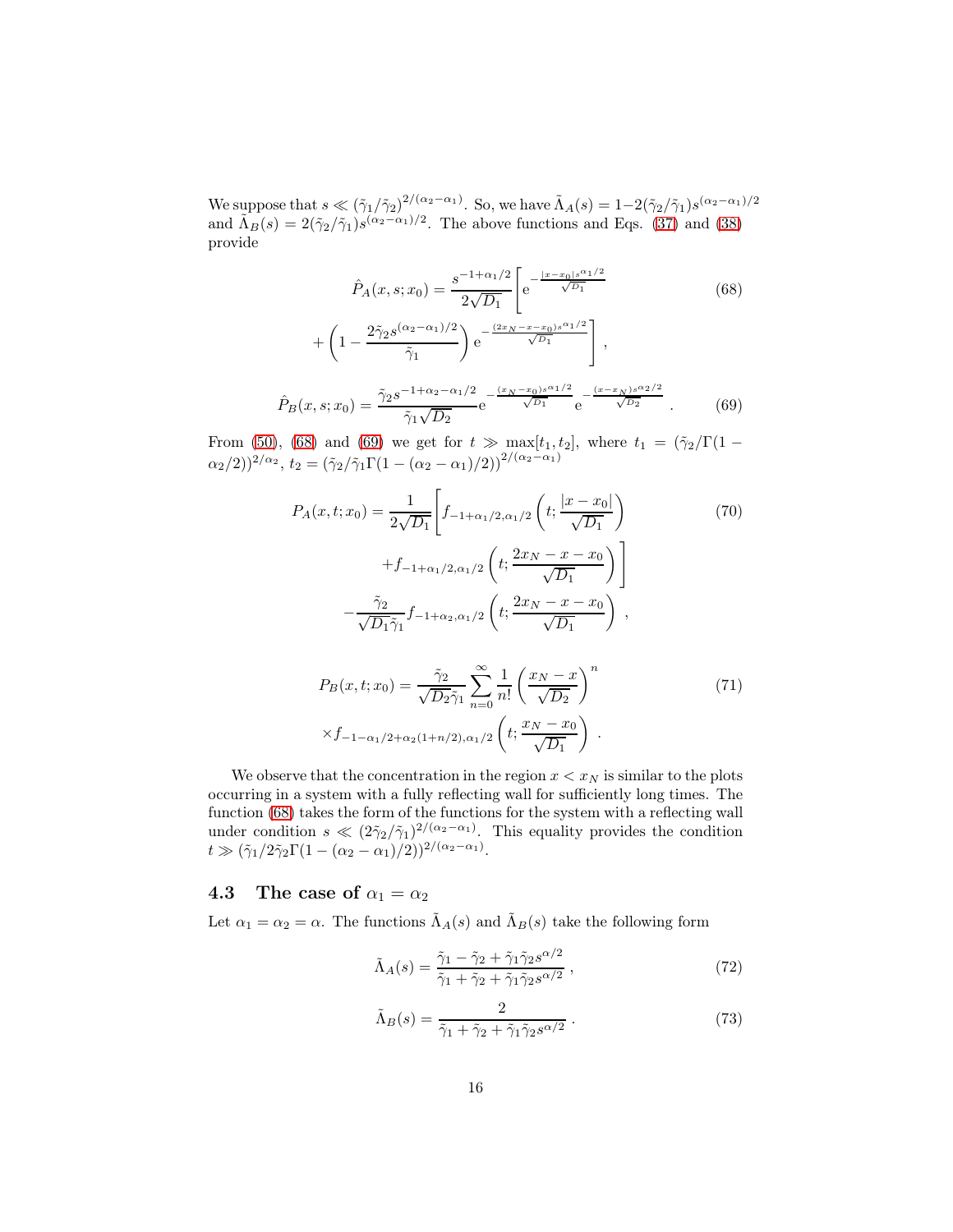

Figure 6: The plots of the Green's functions [\(70\)](#page-15-2) and [\(71\)](#page-15-3) for various time given in the legend,  $\alpha_1 = 0.5$ ,  $\alpha_2 = 0.9$ , the other parameters are the same as in Fig. [2.](#page-12-0)

<span id="page-16-0"></span>

<span id="page-16-2"></span>Figure 7: The fragment of Fig. [6](#page-16-0) presented in the other scale of space variable.

In terms of the Laplace transform the boundary condition Eq. [\(42\)](#page-8-5) is the following

<span id="page-16-1"></span>
$$
\hat{P}_A(x_N, s; x_0) = \sqrt{\frac{D_2}{D_1}} \left[ \frac{\tilde{\gamma}_1}{\tilde{\gamma}_2} + \tilde{\gamma}_1 s^{\alpha/2} \right] \hat{P}_B(x_N, s; x_0) . \tag{74}
$$

The inverse Laplace transform of Eq. [\(74\)](#page-16-1) reads

$$
P_A(x_N, t; x_0) = \sqrt{\frac{D_2}{D_1}} \frac{\tilde{\gamma}_1}{\tilde{\gamma}_2} P_B(x_N, t; x_0) + \sqrt{\frac{D_2}{D_1}} \tilde{\gamma}_1 \frac{\partial^{\alpha/2} P_B(x_N, t; x_0)}{\partial t^{\alpha/2}}.
$$
 (75)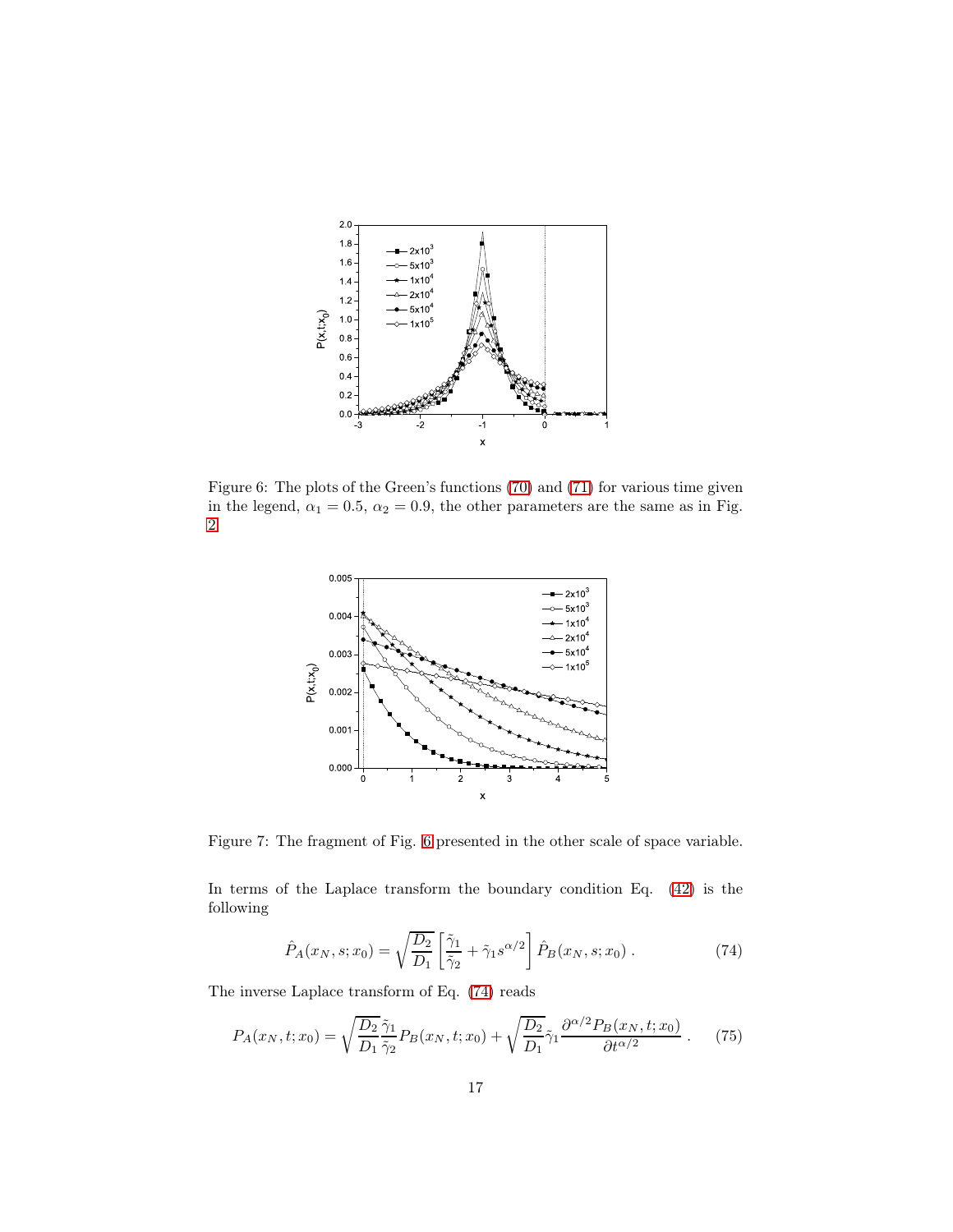

Figure 8: The plots ot the Green's functions [\(70\)](#page-15-2) and [\(71\)](#page-15-3) for various  $\alpha_1$  which are given in the legend,  $\alpha_2 = 0.9$ ,  $t = 10^5$ , the other parameters are the same as in Fig. [2.](#page-12-0)

In the limit of small  $s, s \ll (1/\tilde{\gamma}_2)^{2/\alpha}$ , the Laplace transform of boundary condition [\(74\)](#page-16-1) reads

<span id="page-17-0"></span>
$$
\hat{P}_A(x_N, s; x_0) = \sqrt{\frac{D_2}{D_1}} \frac{\tilde{\gamma}_1}{\tilde{\gamma}_2} \hat{P}_B(x_N, s; x_0) . \tag{76}
$$

The inverse Laplace transform of Eq. [\(76\)](#page-17-0) is the following

$$
P_A(x_N, t; x_0) = \sqrt{\frac{D_2}{D_1}} \frac{\tilde{\gamma}_1}{\tilde{\gamma}_2} P_B(x_N, t; x_0) \,. \tag{77}
$$

Assuming additionally:  $s \ll (\tilde{\gamma}_1 \tilde{\gamma}_2/(\tilde{\gamma}_1 + \tilde{\gamma}_2))^{2/\alpha}$ , from Eqs. [\(72\)](#page-15-4) and [\(73\)](#page-15-5) we obtain

<span id="page-17-2"></span>
$$
\tilde{\Lambda}_A(s) = \tilde{\kappa}_1 + \tilde{\kappa}_2 s^{\alpha/2} \,,\tag{78}
$$

<span id="page-17-3"></span>
$$
\tilde{\Lambda}_B(s) = 1 - \tilde{\kappa}_1 - \tilde{\kappa}_2 s^{\alpha/2} \,,\tag{79}
$$

where

<span id="page-17-1"></span>
$$
\tilde{\kappa}_1 = \frac{\tilde{\gamma}_1 - \tilde{\gamma}_2}{\tilde{\gamma}_1 + \tilde{\gamma}_2}, \ \tilde{\kappa}_2 = \frac{2\tilde{\gamma}_1 \tilde{\gamma}_2^2}{(\tilde{\gamma}_1 + \tilde{\gamma}_2)^2} \ . \tag{80}
$$

The inverse formulae to Eq. [\(80\)](#page-17-1) are  $\tilde{\gamma}_1 = 2\tilde{\kappa}_2/(1-\tilde{\kappa}_1)^2$  and  $\tilde{\gamma}_2 = 2\tilde{\kappa}_2/(1-\tilde{\kappa}_2^2)$ . Taking into account Eqs. [\(78\)](#page-17-2) and [\(79\)](#page-17-3) we obtain

<span id="page-17-4"></span>
$$
\hat{P}_A(x,t;x_0) = \frac{s^{-1+\alpha/2}}{2\sqrt{D_1}} \left[ e^{-\frac{|x-x_0|s^{\alpha/2}}{\sqrt{D_1}}} + \left(\tilde{\kappa}_1 + \tilde{\kappa}_2 s^{\alpha/2}\right) e^{-\frac{(2x_N - x - x_0)s^{\alpha/2}}{\sqrt{D_1}}} \right], \quad (81)
$$

<span id="page-17-5"></span>
$$
\hat{P}_B(x,t;x_0) = \frac{s^{-1+\alpha/2}}{2\sqrt{D_2}} \left(1 - \tilde{\kappa}_1 - \tilde{\kappa}_2 s^{\alpha/2}\right) e^{-\frac{(x_N - x_0)s^{\alpha/2}}{\sqrt{D_1}}} e^{-\frac{(x-x_N)s^{\alpha/2}}{\sqrt{D_2}}}.
$$
 (82)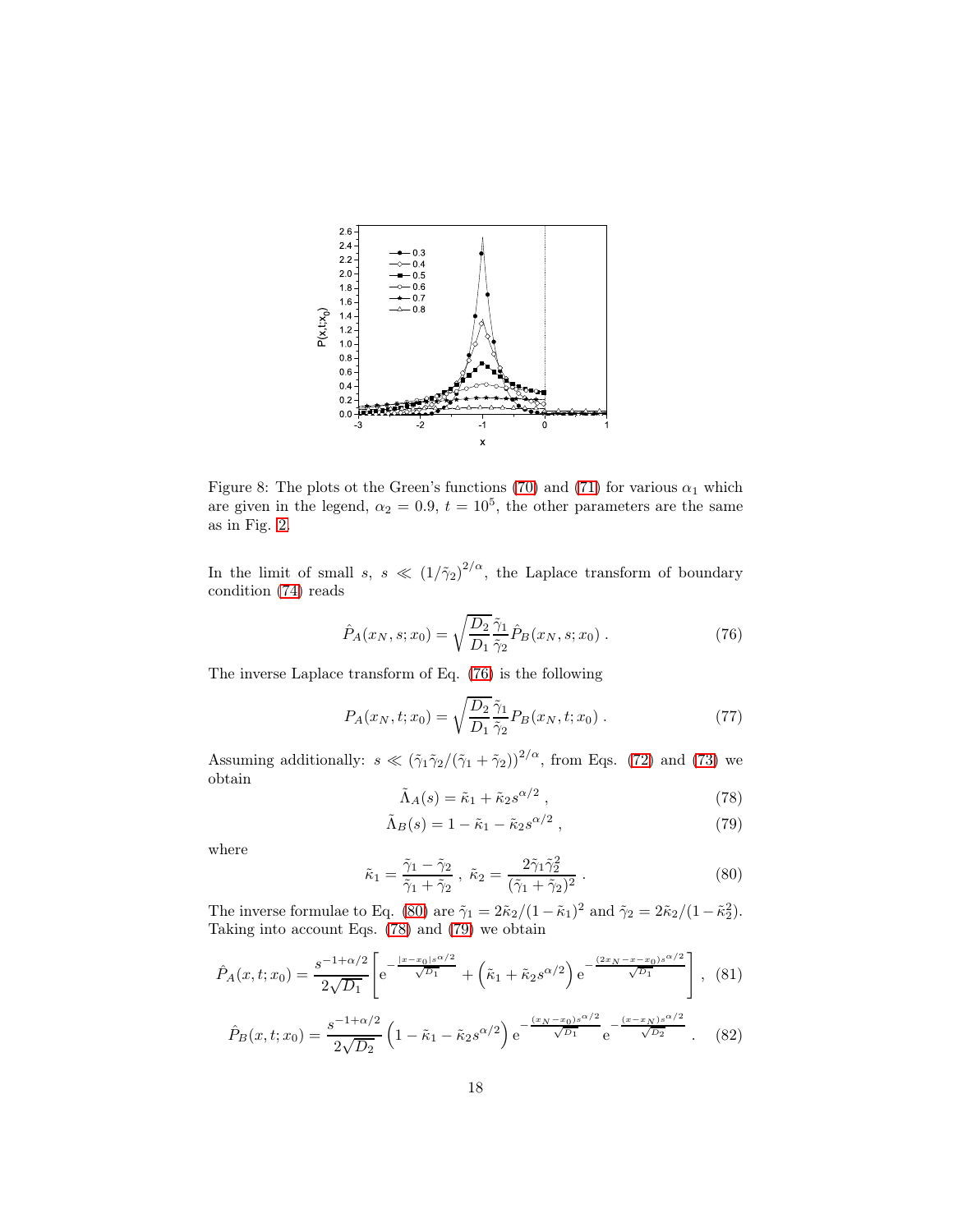

Figure 9: The plots ot the Green's functions [\(83\)](#page-18-0) and [\(84\)](#page-18-1) for various times which are given in the legend,  $\alpha_1 = \alpha_2 = 0.5$ ,  $D_1 = 0.001$ ,  $D_2 = 0.002$ ,  $\tilde{\gamma}_1 = 0.06, \, \tilde{\gamma}_2 = 0.05, \, x_0 = -1, \, \text{and} \, x_N = 0.$ 

The inverse Laplace transform of Eqs. [\(81\)](#page-17-4) and [\(82\)](#page-17-5) reads for  $t \gg ((\tilde{\gamma}_1 + \tilde{\gamma}_2)/\tilde{\gamma}_1\tilde{\gamma}_2\Gamma(1 - \alpha/2))^{2/\alpha}$ 

<span id="page-18-0"></span>
$$
P_A(x, t; x_0) = \frac{1}{2\sqrt{D_1}} \left[ f_{-1+\alpha/2, \alpha/2} \left( t; \frac{|x - x_0|}{\sqrt{D_1}} \right) + \tilde{\kappa}_1 f_{-1+\alpha/2, \alpha/2} \left( t; \frac{2x_N - x - x_0}{\sqrt{D_1}} \right) + \tilde{\kappa}_2 f_{-1+\alpha, \alpha/2} \left( t; \frac{2x_N - x - x_0}{\sqrt{D_1}} \right) \right],
$$
\n(83)

<span id="page-18-1"></span>
$$
P_B(x, t; x_0) = \frac{1}{2\sqrt{D_2}} \sum_{n=0}^{\infty} \frac{1}{n!} \left(\frac{x_N - x}{\sqrt{D_2}}\right)^n
$$
  
 
$$
\times \left[ (1 - \tilde{\kappa}_1) f_{-1 + \alpha(1 + n/2), \alpha_1/2} \left(t; \frac{x_N - x_0}{\sqrt{D_1}}\right) -\tilde{\kappa}_2 f_{-1 + \alpha(3 + n)/2, \alpha/2} \left(t; \frac{x_N - x_0}{\sqrt{D_1}}\right) \right].
$$
 (84)

In this case the plots of Green's functions are qualitatively similar to the ones obtained for the system in which a membrane is located in a homogeneous medium, see [\[24\]](#page-24-13). In contrast to the case of  $\alpha_1 \neq \alpha_2$ , we do not observe any Green's function characteristic of a system with an absorbing or reflecting wall.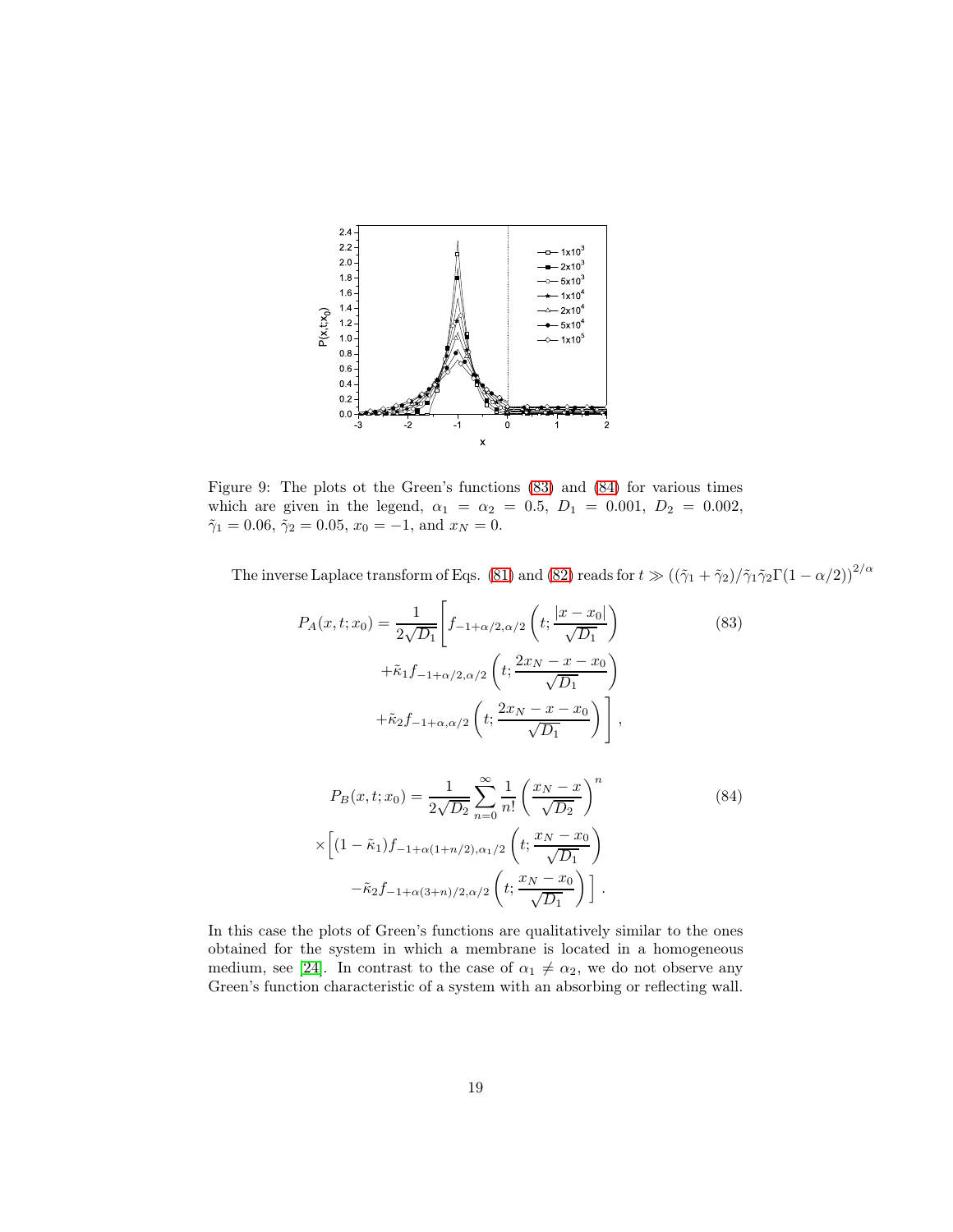### <span id="page-19-0"></span>5 Final remarks

The main results presented in this paper are both the Green's functions, Eqs. [\(37\)](#page-8-3) and [\(38\)](#page-8-4), and boundary conditions at a thin membrane, Eqs. [\(42\)](#page-8-5) and [\(48\)](#page-9-4), given in terms of the Laplace transform. From these equations we can derive both Green's functions and boundary conditions at the membrane in time domain, over a limit of long time, for various relations between the subdiffusion parameters  $\alpha_1$  and  $\alpha_2$ . The examples for the calculation of the Green's functions and the boundary conditions from their Laplace transforms are shown in Sec. [4.](#page-9-0) The boundary conditions at a thin membrane can be used to calculate particles' concentration profiles in systems consisting of many parts separated by thin membranes, including the case of subdiffusion in a system with a thick membrane.

In this paper we also present the new method of deriving the Green's function for a system in which two different media are separated by a thin partially permeable membrane. Within this method we first consider a particle's random walk in a system with a discrete time and space variable in which the particle may vanish due to reactions with constant probabilities defined separately for each medium. The reactions fulfil the supporting role. Since we link the reaction parameters to subdiffusion parameters, the presence of reactions allow us to include the subdiffusion parameters of both media into the Green's functions derived from a random walk model. So, we move from discrete to continuous variables in the obtained formulae and eliminate the reactions. Finally, we obtained the Green's functions for the system without reactions. The functions obtained were used to determine the boundary conditions at the thin membrane. The results presented in this paper are also valid when normal diffusion occurs in the system. We obtain the Green's functions and boundary conditions for a normal diffusion case by placing  $\alpha_1 = 1$  and/or  $\alpha_2 = 1$  into the obtained formulae.

The model based on the random walk model with a discrete time and space variable seems to be oversimplified. However, it provides somewhat nontrivial results which have a simple physical interpretation. We add that such models were used to model subdiffusion processes in membrane systems [\[24,](#page-24-13) [25\]](#page-24-14), as was mentionad earlier in this paper, as well as in the system with reactions [\[48,](#page-26-7) [50\]](#page-26-9).

The Green's functions differ qualitatively depending on whether a particle starts its subdiffusive random walk from a faster or slower medium, which is shown in Figs. [2–](#page-12-0)[7.](#page-16-2) If the particle starts from a 'faster' medium, then its random walk in this medium is performed just as in the medium with an absorbing membrane, whereas when the particle starts from a 'slower' medium, then its random walk in this medium is similar to subdiffusion occurring in a system with a reflecting membrane over a long time limit. In both cases, the probability of finding the particle in the 'slower' medium significantly increases over time.

We have considered the process in which  $x_0 < x_N$ . The Green's functions obtained in this paper can be easily transformed for the case of  $x_0 > x_N$  using the symmetry argument, which, in practice, means that the following conversion is made:  $\alpha_1 \longrightarrow \alpha_2, \, \alpha_2 \longrightarrow \alpha_1, \, D_1 \longrightarrow D_2, \, D_2 \longrightarrow D_1, \, \tilde{\gamma}_1 \longrightarrow \tilde{\gamma}_2, \, \tilde{\gamma}_2 \longrightarrow \tilde{\gamma}_1,$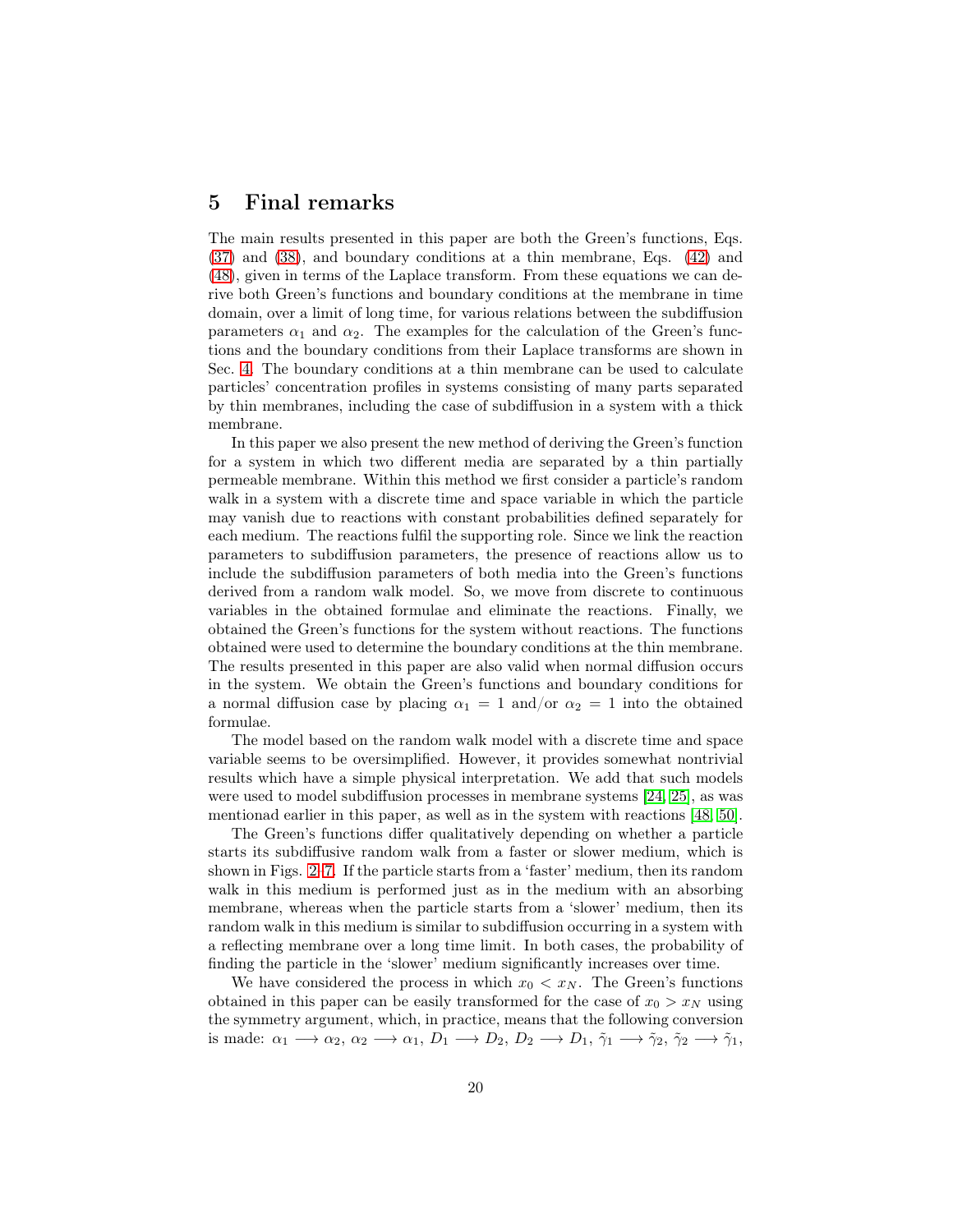$x - x_0 \longrightarrow x_0 - x$ ,  $x - x_N \longrightarrow x_N - x$ , and  $x_N - x_0 \longrightarrow x_0 - x_N$ . If we consider a system with many particles and if the particles move independently of each other, the concentration of particles  $C(x, t)$  can be calculated by means of the following formula  $C(x,t) = \int_{-\infty}^{\infty} P(x,t;x_0)C(x_0,0)dx_0$ . The procedure of finding the concentration profiles for the arbitrarily chosen initial condition  $C(x_0, 0)$  is identical to the procedure described in [\[24\]](#page-24-13) (see Eqs. (78)–(90) in the above cited paper), where subdiffusion in a system in which a thin membrane separates two identical media is taken into account.

The results presented in this paper agree in part with the results obtained in [\[26,](#page-24-15) [27,](#page-25-0) [28\]](#page-25-1), in which subdiffusion in a system which consists of two different subdiffusive media are joined at point  $x_N$ . However, in these papers, only the Green's function for the case of  $x_0 = x_N$  was found. The Laplace transforms of the Green's functions derived in the above cited paper coincides with Eqs. [\(57\)](#page-11-3), [\(58\)](#page-11-0) and Eqs. [\(68\)](#page-15-0), [\(69\)](#page-15-1) presented in this paper, only in the case of  $x_0 = x_N$ . The boundary condition derived in [\[28\]](#page-25-1) coincides with boundary conditions Eqs. [\(56\)](#page-11-4) and [\(67\)](#page-14-2) in this paper which are the approximation of more general boundary conditions, Eqs. [\(54\)](#page-10-4) and [\(66\)](#page-14-3), respectively, over a long time limit. The model presented in this paper allows us to consider the subdiffusion of a particle initially located at an arbitrarily chosen point  $x_0$ .

Below, we add the comments concerning the technical aspects of the calculations. The moving from a discrete to continuous spatial variable is interpreted slightly differently from mathematical or physical points of view. Mathematically, this moving consists of calculating the limit  $\epsilon \longrightarrow 0$  in the Green's functions already obtained for a discrete spatial variable. Physically, supposing that  $\epsilon$  is very small but finite, one may expand the Green's functions in the series with respect to  $\epsilon$  and then omit the terms of the order equal to or larger than 1 with respect to  $\epsilon$ . The difference between both approaches is caused by the fact that in the limit  $\epsilon \longrightarrow 0$ , the probability distribution  $\omega(t)$  of the waiting time for a particle to take its next step loses its physical interpretation; this problem is briefly discussed just below Eq. [\(33\)](#page-7-3). However, these two approaches lead to the same result; so, in practice, it is possible to use both in order to find the functions for a continuous spatial variable.

One of the criteria that provides the utility of the used approximation is that the Green's functions obtained for a membrane system should depend on the parameters of membrane permeability including the case of  $\tilde{\gamma}_1 = \tilde{\gamma}_2$  (see the discussion presented in [\[24\]](#page-24-13)). However, when  $\alpha_1 \neq \alpha_2$ , several leading terms in the series which approximate the functions [\(39\)](#page-8-1) and [\(40\)](#page-8-2) with respect to s, are dependent on the ratio  $\tilde{\gamma}_1/\tilde{\gamma}_2$  alone; the number of leading terms increases when  $|\alpha_1 - \alpha_2|$  becomes smaller. When  $\tilde{\gamma}_1 = \tilde{\gamma}_2$ , in order to include the membrane permeability parameters in the approximate Green's functions, we have to include a relatively large number of terms, especially when  $\alpha_1 \neq \alpha_2$ and  $|\alpha_1 - \alpha_2| \ll 1$ . We note that this problem does not occur in the system with  $\alpha_1 = \alpha_2$ . In this paper, we consider the subdiffusion in the composite membrane system for the case of  $\alpha_1 \neq \alpha_2$ , assuming  $\tilde{\gamma}_1 \neq \tilde{\gamma}_2$ . We presume that the last condition is not significantly limiting in our considerations. Although from the mathematical point of view, the cases  $\tilde{\gamma}_1 = \tilde{\gamma}_2$  and  $\tilde{\gamma}_1 \neq \tilde{\gamma}_2$  should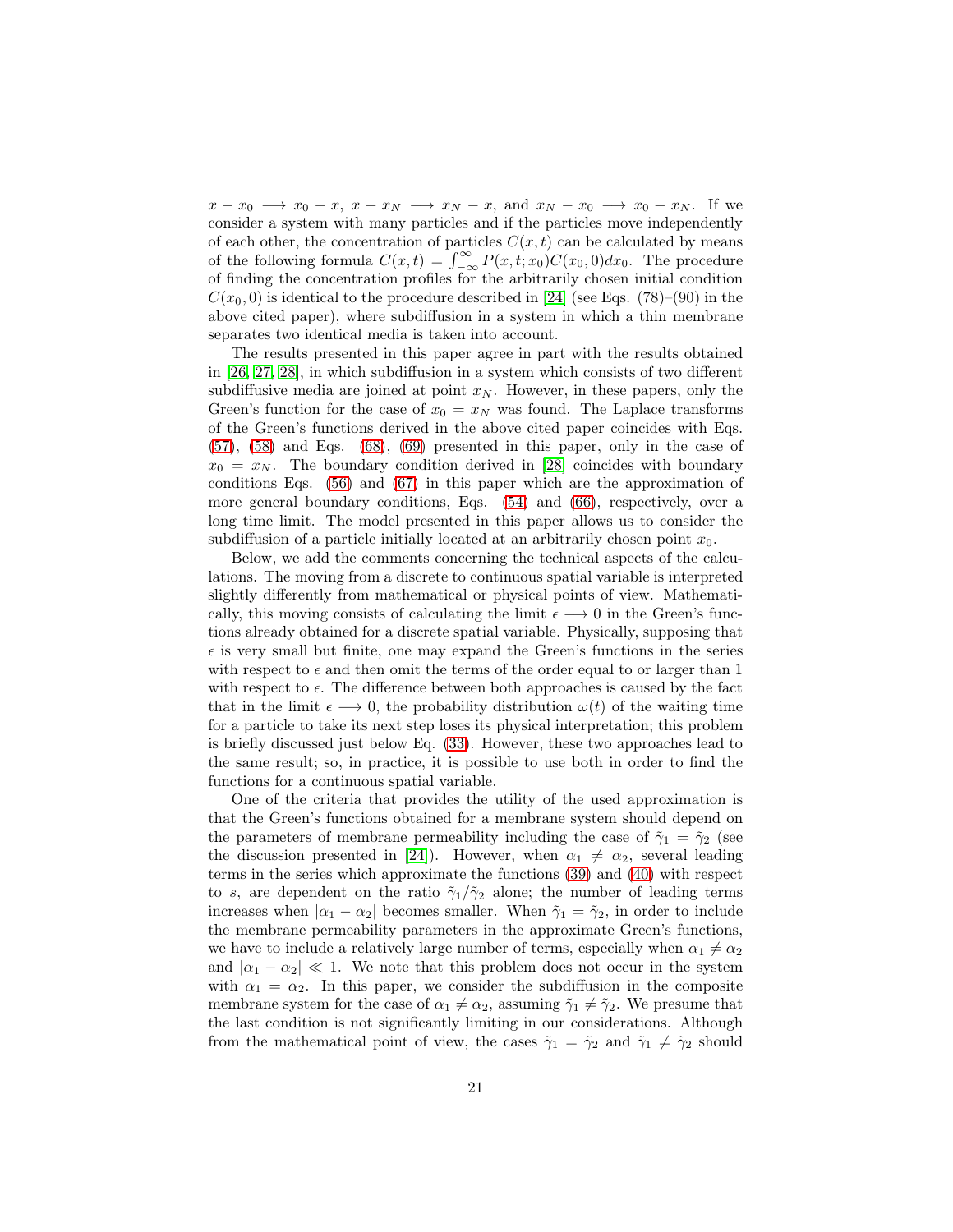be treated 'equitably', from the physical point of view, the case of  $\tilde{\gamma}_1 \neq \tilde{\gamma}_2$ is preferable. The case of  $\tilde{\gamma}_1 = \tilde{\gamma}_2$  naturally occurs when a symmetrical thin membrane is located in a homogeneous system in which  $\alpha_1 = \alpha_2$ . The Green's functions for such a system are a special case of the functions obtained in Sec. IIIC. For the system in which  $\alpha_1 \neq \alpha_2$ , the coefficients  $\tilde{\gamma}_1 = \gamma_1/\sqrt{D_1}$  and  $\tilde{\gamma}_2 = \gamma_2/\sqrt{D_2}$ , which are given in different physical units, are equal for a very particular combination of parameters which reads  $D_1/D_2 = (\gamma_1/\gamma_2)^2$ . We note that  $\gamma_i$  is measured in the units m, whereas  $D_i$  is measured in units  $m^2/s^{\alpha_i}$ ,  $i = 1, 2$ . Changing the units of time provides a change on the left–hand side of the above relation, with its right–hand side remaining unchanged. Thus, the assumption  $\tilde{\gamma}_1 \neq \tilde{\gamma}_2$  seems to have a good basis for the case of  $\alpha_1 \neq \alpha_2$ .

## Acknowledgments

The author would like to thank Dr. Katarzyna D. Lewandowska for her helpful discussions. This paper was partially supported by the Polish National Science Centre under grant No. 2014/13/D/ST2/03608.

## Appendix I

We show the method of calculating the functions Eqs.  $(10)$ – $(14)$ . Using Eqs.  $(4)$ – $(9)$ , we obtain

<span id="page-21-0"></span>
$$
\frac{1}{z}[S_A(m, z; m_0) - \delta_{m, m_0}] = \frac{1}{2}S_A(m - 1, z; m_0) + \frac{1}{2}S_A(m + 1, z; m_0)
$$

$$
-R_1S_A(m, z; m_0) \qquad m \neq N, N + 1 ,
$$
 (85)

$$
\frac{1}{z}[S_A(N, z; m_0) - \delta_{N, m_0}] = \frac{1}{2}S_A(N - 1, z; m_0) + \frac{1 - q_2}{2}S_B(N + 1, z; m_0) + \frac{1 - q_1}{2}S_A(N + 1, z; m_0) - R_1S_A(N, z; m_0), (86)
$$

$$
\frac{1}{z}[S_B(N+1, z; m_0) - \delta_{N+1, m_0}] = \frac{1 - q_1}{2} S_A(N, z; m_0) + \frac{1}{2} S_B(N+2, z; m_0) \n+ \frac{q_2}{2} S_B(N+1, z; m_0) - R_2 S_B(N+1, z; m_0) ,
$$
 (87)

$$
\frac{1}{z}[S_B(m, z; m_0) - \delta_{m, m_0}] = \frac{1}{2}S_B(m - 1, z; m_0) + \frac{1}{2}S_B(m + 1, z; m_0) -R_2S_B(m, z; m_0), \qquad m > N + 1. \tag{88}
$$

In order to solve Eqs. [\(85\)](#page-21-0)–[\(88\)](#page-21-0), we use the following generating functions with respect to the space variable

$$
G_A(u, z; m_0) = \sum_{m = -\infty}^{N} u^m S_A(m, z; m_0) , \qquad (89)
$$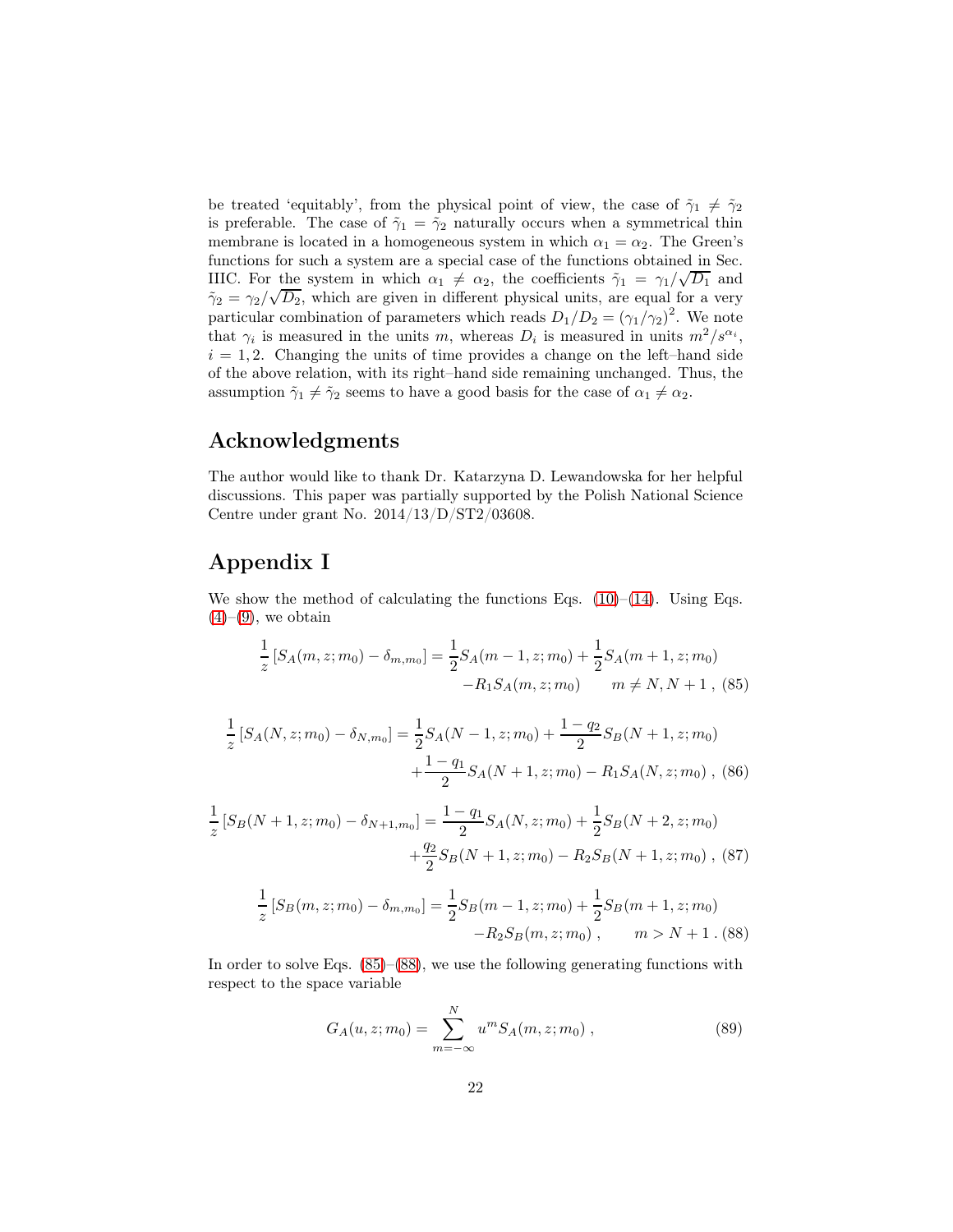$$
G_B(u, z; m_0) = \sum_{m=N+1}^{\infty} u^m S_B(m, z; m_0).
$$
 (90)

After calculating, we obtain

<span id="page-22-0"></span>
$$
G_A(u, z; m_0) \left[ 1 - \frac{z}{2} \left( u + \frac{1}{u} + R_1 z \right) \right]
$$
(91)  

$$
= \frac{z}{2} u^N \left[ q_1 S_A(N, z; m_0) + (1 - q_2) S_B(N + 1, z; m_0) \right]
$$

$$
+ u^{m_0} - \frac{z}{2} u^{N+1} S_A(N, z; m_0) ,
$$

$$
G_B(u, z; m_0) \left[ 1 - \frac{z}{2} \left( u + \frac{1}{u} + R_2 z \right) \right]
$$
(92)  
=  $\frac{z}{2} u^{N+1} \left[ (1 - q_1) S_A(N, z; m_0) + q_2 S_B(N+1, z; m_0) \right]$   
 $-\frac{z}{2} u^N S_B(N+1, z; m_0) .$ 

The generating function  $S_i$  can be obtained by means of the following formula

<span id="page-22-1"></span>
$$
S_i(m, z; m_0) = \frac{1}{2\pi i} \oint_{K(\mathbf{0}, 1)} \frac{G_i(u, z; m_0)}{u^{m+1}} du , \qquad (93)
$$

where  $i = A, B$ , the integration is carried out along the unit circle K centered at the point  $\mathbf{0} = (0,0)$  to be consistent with the increasing argument of a complex number. Using the integral formula

$$
\frac{1}{2\pi i} \oint_{K(\mathbf{0},1)} \frac{u^{m_0}}{u^{m+1} \left[1 - \frac{z}{2} \left(u + \frac{1}{u}\right) + zR\right]} du \tag{94}
$$
\n
$$
= \left(\frac{1 + zR - \sqrt{(1 + zR)^2 - z^2}}{z}\right)^{|m - m_0|} \frac{1}{\sqrt{(1 + zR)^2 - z^2}},
$$

from Eqs.  $(91)$ – $(93)$ , we obtain, after calculations, Eqs.  $(10)$ – $(14)$ .

## Appendix II

We suppose that

<span id="page-22-2"></span>
$$
q_1(\epsilon) = 1 - \frac{f_1(\epsilon)}{\gamma_1}, \ q_2(\epsilon) = 1 - \frac{f_2(\epsilon)}{\gamma_2}, \qquad (95)
$$

where  $f_1(\epsilon)$ ,  $f_2(\epsilon)$  are positive functions as yet to be determined, and  $\gamma_1$  and  $\gamma_2$  are reflection membrane coefficients defined for the continuous system. From Eqs. [\(25\)](#page-6-7), [\(26\)](#page-6-8), [\(34\)](#page-7-4) and [\(95\)](#page-22-2) we obtain

<span id="page-22-3"></span>
$$
\tilde{\Lambda}_A(s) = \frac{\frac{1}{\epsilon} \left[ \frac{f_2(\epsilon) s^{\alpha_1/2}}{\gamma_2 \sqrt{D_1}} - \frac{f_1(\epsilon) s^{\alpha_2/2}}{\gamma_1 \sqrt{D_2}} \right] + \frac{s^{(\alpha_1 + \alpha_2)/2}}{\sqrt{D_1 D_2}}}{\frac{1}{\epsilon} \left[ \frac{f_2(\epsilon) s^{\alpha_1/2}}{\gamma_2 \sqrt{D_1}} + \frac{f_1(\epsilon) s^{\alpha_2/2}}{\gamma_1 \sqrt{D_2}} \right] + \frac{s^{(\alpha_1 + \alpha_2)/2}}{D_1 D_2}},
$$
\n(96)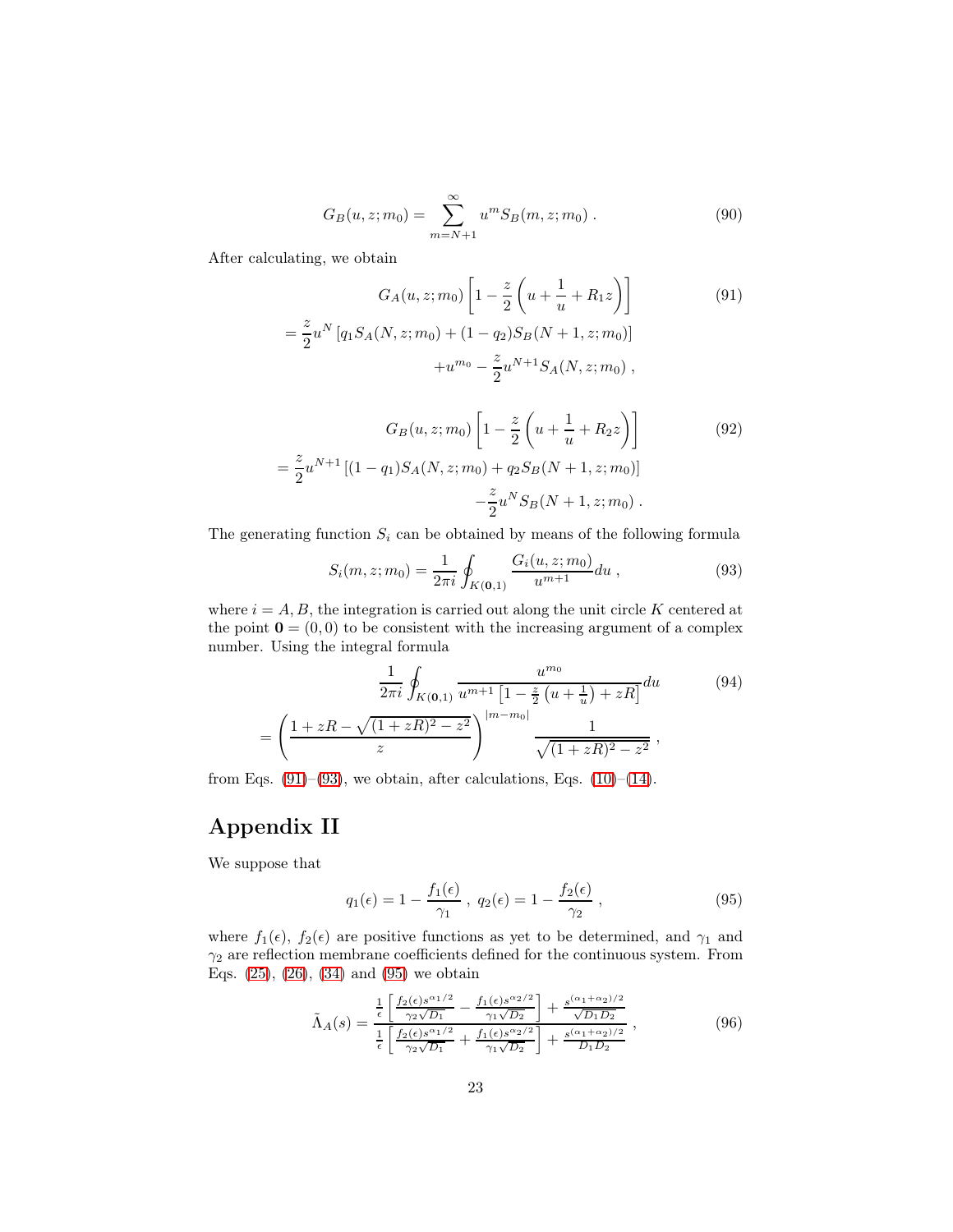<span id="page-23-10"></span>
$$
\tilde{\Lambda}_B(s) = \frac{\frac{2}{\epsilon} \frac{f_1(\epsilon) s^{\alpha_1/2}}{\gamma_1 \sqrt{D_2}}}{\frac{1}{\epsilon} \left[ \frac{f_2(\epsilon) s^{\alpha_1/2}}{\gamma_2 \sqrt{D_1}} + \frac{f_1(\epsilon) s^{\alpha_2/2}}{\gamma_1 \sqrt{D_2}} \right] + \frac{s^{(\alpha_1 + \alpha_2)/2}}{D_1 D_2}}.
$$
\n(97)

The only form of the functions  $f_1(\epsilon)$  and  $f_2(\epsilon)$  which ensures that the functions  $\Lambda_A(s)$  and  $\Lambda_B(s)$ , Eqs. [\(96\)](#page-22-3) and [\(97\)](#page-23-10), are finite and depend on membrane's reflection parameters for any  $\gamma_1$  and  $\gamma_2$  within the limit  $\epsilon \longrightarrow 0$  is

$$
f_1(\epsilon) \equiv f_2(\epsilon) \equiv \epsilon \ . \tag{98}
$$

### <span id="page-23-0"></span>References

- [1] J. Kim, G. M. Saidel, S. C. Kalhan, A computational model of adipose tissue metabolism: evidence for intracellular compartmentation and differential activation of lipases, J. Theor. Biol. 251 (3) (2008) 523-540.
- <span id="page-23-1"></span>[2] P. Schumm, C.M. Scoglio, D. van der Merwe, A network model of successive partitioning-limited solute diffusion through the stratum corneum, J. Theor. Biol. 262 (3) (2010) 471-477.
- <span id="page-23-2"></span>[3] W. Zhan, L. Jiang, M.H. Loew, Y. Yang, Mapping spatiotemporal diffusion inside the human brain using a numerical solution of the diffusion equation, Magn. Reson. Imaging 26 (5) (2008) 694–702.
- <span id="page-23-3"></span>[4] L. Tao, C. Nicholson, Maximum geometrical hindrance to diffusion in brain extracellular space surrounding uniformly spaced convex cells, J. Theor. Biol. 229 (1) (2004) 59-68.
- <span id="page-23-4"></span>[5] A.A. Linninger, M.R. Somayaji, M. Mekarski, L. Zhang, Prediction of convection-enhanced drug delivery to the human brain, J. Theor. Biol. 250 (1) (2008) 125-138.
- <span id="page-23-5"></span>[6] I. Sebti, D. Blanc, A. Carnet-Ripoche, R. Saurel, V. Coma, Experimental study and modeling of nisin diffusion in agarose gels, J. Food Engineering 63 (2004) 185-190.
- <span id="page-23-6"></span>[7] I. Deleris, I. Andriot, M. Gobet, C. Moreau, I. Souchon, E. Guichard, Determination of aroma compound diffusion in model food systems: Comparison of macroscopic and microscopic methodologies, J. Food Engineering 100 (3) (2010) 557-566.
- <span id="page-23-7"></span>[8] R. K. Hobbie, B. J. Roth, Intermediate Physics for Medicine and Biology, Springer, New York, 2007.
- <span id="page-23-8"></span>[9] M. Luckey, Structural Biology with Biochemical and Biophysical Foundations, Cambridge University Press, New York, 2008.
- <span id="page-23-9"></span>[10] H. P. Hsieh, Inorganic Membranes for Separation and Reaction, Elsevier, Amsterdam, 1996.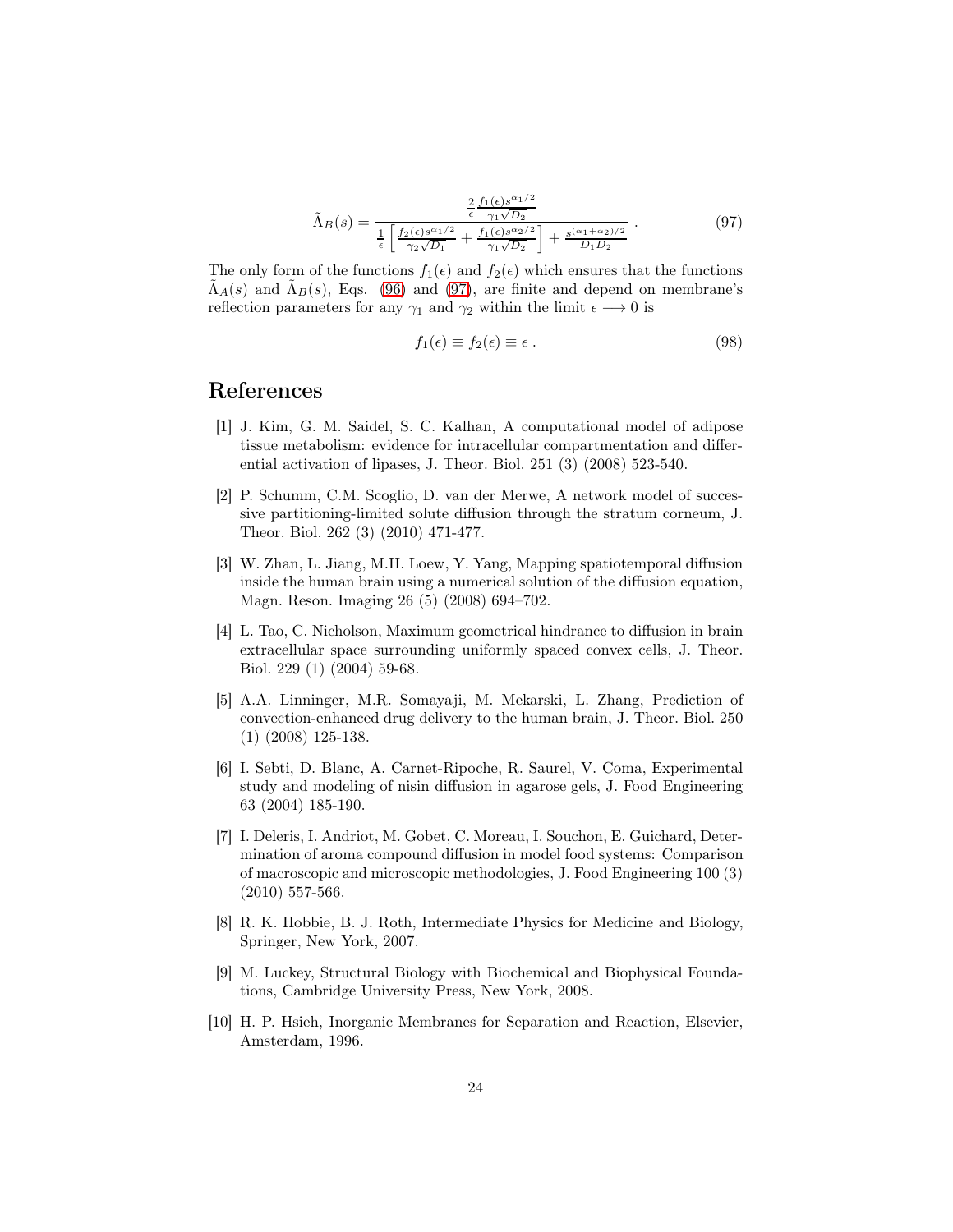- <span id="page-24-1"></span><span id="page-24-0"></span>[11] R. Metzler, J. Klafter, The random walk's giude to anomalous diffusion: a fractional dynamic approach, Phys. Rep. 339 (2000) 1-77.
- [12] R. Metzler, J. Klafter, The restaurant at the end of the random walk: recent developments in the description of anomalous transport by fractional dynamics, J. Phys. A 37 (2004) R161-R208.
- <span id="page-24-2"></span>[13] T. Kosztołowicz, K. Dworecki, S. Mrówczyński, How to Measure Subdiffusion Parameters, Phys. Rev. Lett. 94 (17) (2005) 170602-1–170602-4.
- <span id="page-24-3"></span>[14] T. Kosztołowicz, K. Dworecki, S. Mrówczyński, Measuring subdiffusion parameters, Phys. Rev. E 71 (4) (2005) 041105-1–041105-11.
- <span id="page-24-4"></span>[15] T. Zhang, B. Shi, Z. Guo, Z. Chai, J. Lu, General bounce-back scheme for concentration boundary condition in the lattice-Boltzmann method, Phys. Rev. E 85 (1) (2012) 016701-1–016710-14.
- <span id="page-24-5"></span>[16] D. S. Grebenkov, Subdiffusion in a bounded domain with a partially absorbing-reflecting boundary, Phys. Rev. E 81 (2) (2010) 021128-1– 021128-13.
- <span id="page-24-6"></span>[17] T. Kosztołowicz, Green's functions for a system with a thin membrane, Phys. Rev. E 54 (1996) 3639–3642.
- <span id="page-24-8"></span><span id="page-24-7"></span>[18] T. Kosztołowicz, Continuous versus discrete description of the transport in a membrane system, Physica A 248 (1998) 44-56.
- [19] T. Kosztołowicz, Random walk in a discrete and continuous system with a thin membrane, Physica A 298 (2001) 285–296.
- <span id="page-24-9"></span>[20] T. Kosztołowicz, Phase-space diffusion in a system with a partially permeable wall, J. Phys. A 31 (1998) 1943–1948.
- <span id="page-24-10"></span>[21] T. Kosztołowicz, Subdiffusion in a system with a thick membrane J. Membr. Sci. 320 (2008) 492–499.
- <span id="page-24-11"></span>[22] T. Kosztołowicz, K. Dworecki, K.D. Lewandowska, Subdiffusion in a system with thin membranes, Phys. Rev. E 86 (2) (2012) 021123-1–021123-7.
- <span id="page-24-12"></span>[23] K. Dworecki, T. Kosztołowicz, S. Mrówczyński, S. Wąsik, Time evolution of near membrane layers, Eur. J. Phys. E 3 (2000) 389-394.
- <span id="page-24-13"></span>[24] T. Kosztołowicz, Random walk model of subdiffusion in a system with a thin membrane, Phys. Rev. E 91 (2) (2015) 022102-1–022102-9.
- <span id="page-24-14"></span>[25] T. Kosztołowicz, Subdiffusive random walk in a membrane system: the generalized method of images approach, J. Stat. Mech. P10021 (2015) 1- 19.
- <span id="page-24-15"></span>[26] N. Korabel, E. Barkai, Boundary conditions of normal and anomalous diffusion from thermal equilibrium, Phys. Rev. E  $83$  (5) (2011) 051113-1– 051113-7.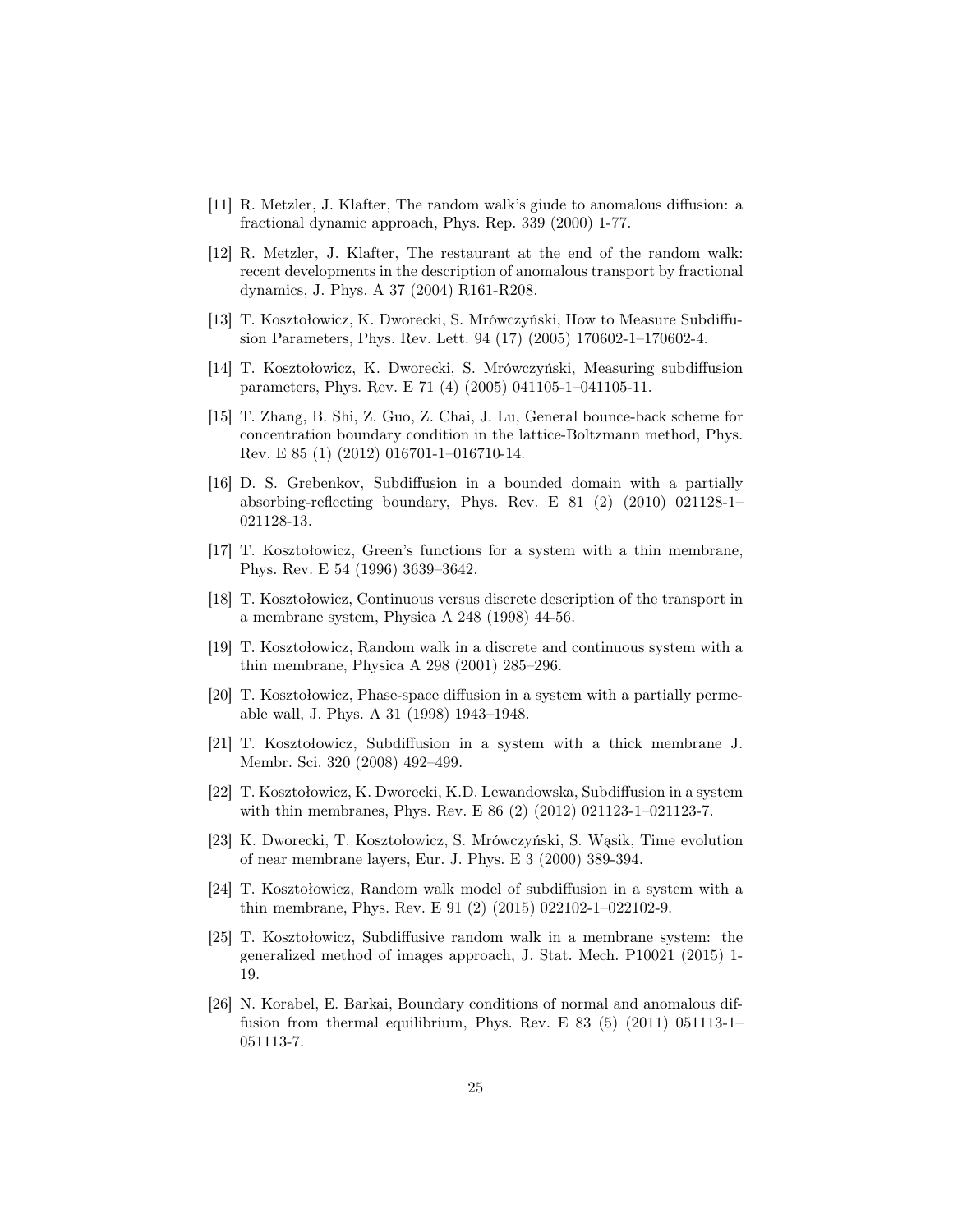- <span id="page-25-1"></span><span id="page-25-0"></span>[27] N. Korabel, E. Barkai, Paradoxes of Subdiffusive Infiltration in Disordered Systems, Phys. Rev. Lett. 104 (17) (2010) 170603-1–170603-4.
- <span id="page-25-2"></span>[28] N. Korabel, E. Barkai, Anomalous infiltration, J. Stat. Mech. P05022 (2011) 1-22.
- [29] D.K. Singh, A.R. Ray, Controlled release of glucose through modified chitosan membranes, J. Membr. Sci. 155 (1) (1999) 107–112.
- <span id="page-25-3"></span>[30] Y.D. Kim, J. Y. Kim, H. K. Lee, S. C. Kim, A new modeling of asymmetric membrane formation in rapid mass transfer system, J. Membr. Sci. 190 (1) (2001) 69-77.
- <span id="page-25-4"></span>[31] R. Ash, Transport with time-dependent boundary conditions in a vdimensional membrane, J. Membr. Sci. 232 (1-2) (2004) 9-18.
- <span id="page-25-5"></span>[32] S.M. Huang, M. Yang, W.-F. Zhong, Y. Xu, Conjugate transport phenomena in a counter flow hollow fiber membrane tube bank: Effects of the fiber-to-fiber interactions, J. Membr. Sci. 442 (2013) 8-17.
- <span id="page-25-6"></span>[33] A. Adrover, M. Giona, M. Grassi, R. Lapasin, S. Pricl, Controlled release of theophylline from water-swollen scleroglucan matrices, J. Membr. Sci. 113 (1) (1996) 7–20.
- <span id="page-25-7"></span>[34] M.J. Abdekhodaie, Diffusional release of a solute from a rectangular polymer reservoir into a finite external volume, J. Membr. Sci. 174 (1) (2000) 81–86.
- <span id="page-25-8"></span>[35] P. Taveira, A. Mendes, C. Costa, On the determination of diffusivity and sorption coefficients using different time-lag models, J. Membr. Sci. 221 (1-2) (2003) 123–133.
- <span id="page-25-9"></span>[36] M.I. Cabrera, J.A. Luna, R.J.A. Grau, Modeling of dissolution-diffusion controlled drug release from planar polymeric systems with finite dissolution rate and arbitrary drug loading, J. Membr. Sci. 280 (1-2) (2006) 693–704.
- <span id="page-25-10"></span>[37] M.I. Cabrera, R.J.A. Grau, A generalized integral method for solving the design equations of dissolution/diffusion-controlled drug release from planar, cylindrical and spherical matrix devices, J. Membr. Sci. 293 (1-2)  $(2007)$  1–14.
- <span id="page-25-11"></span>[38] D.T. Gillespie, E. Seitaridou, Simple Brownian Diffusion. An Introduction to the Standard Theoretical Models, Oxford Unievrsity Press, Oxford, 2013.
- <span id="page-25-12"></span>[39] O.C. Ibe, Elements of Random Walk and Diffusion Processes, Wiley, New Jersey, 2013.
- <span id="page-25-13"></span>[40] J. Klafter, I.M. Sokolov, First Steps in Random Walks. From Tools to Applications, Oxford University Press, New York, 2011.